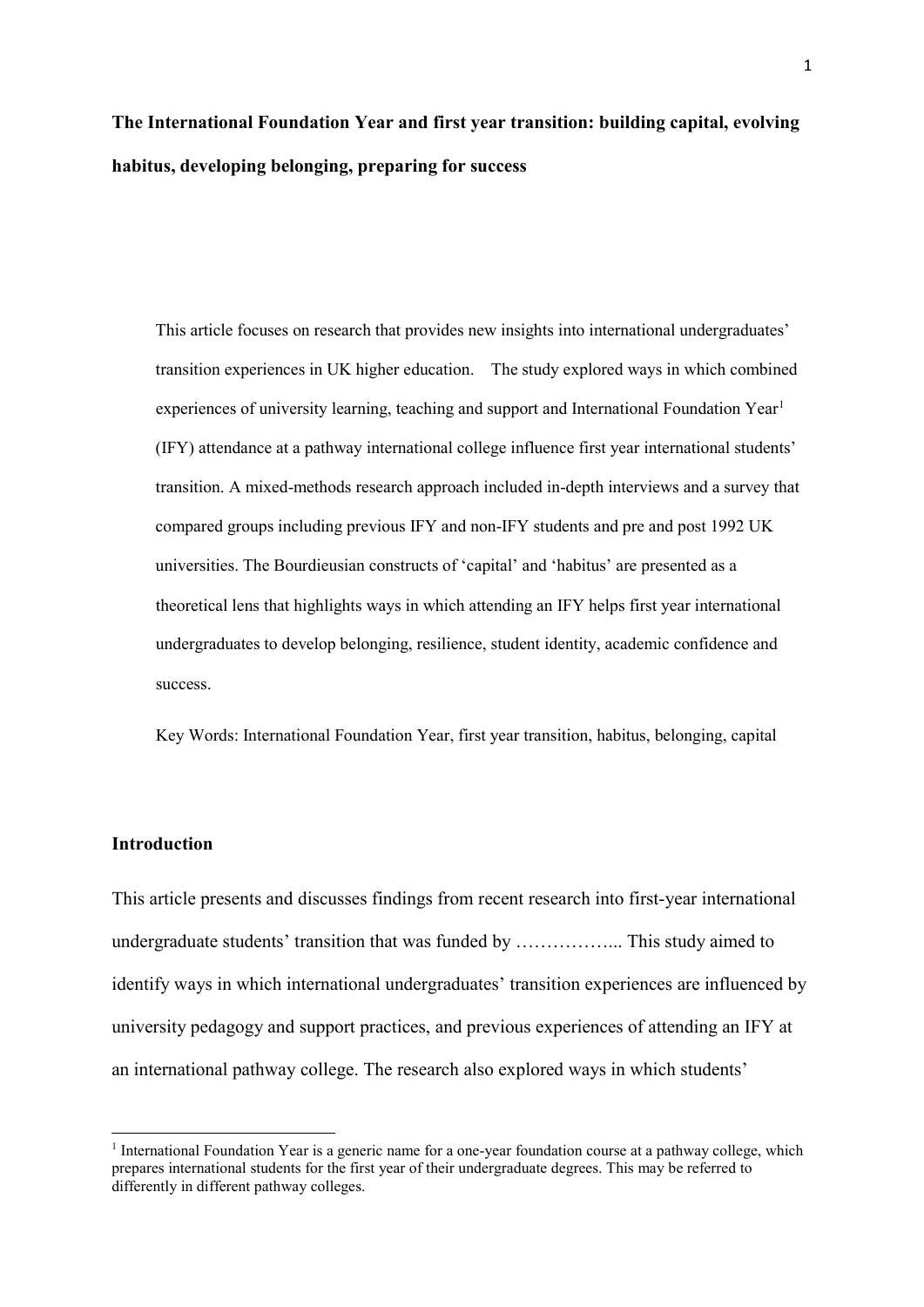experiences varied depending on whether they did, or did not, attend an International Foundation Year (IFY) in different UK universities and disciplinary contexts. Our findings highlight how students address transition challenges and develop belonging, confidence, resilience and student identity over time, linked to success, which may help inform university and partner college policies and practices both in the UK and internationally. In this context, the IFY is arguably part of the beginning of international students' transition into UK HE, where students have the opportunity to learn about the cultural, social and academic codes and practices necessary when they start university. According to Bourdieu such experiences would enable students to develop the necessary capital and habitus to belong and be successful in HE (Bourdieu, 1988). In relation to undergraduate student transition, Thomas (2015, 41) discusses a Bourdieusian analysis, which theorises belonging as 'a relational concept, as a practice and a product of the relations of power embedded in the field of HE, constructed around the privileged identities of student: young and fulltime'. In our research, we argue that this notion of privileged identity may also include home students. However, belonging in UK HE can be problematic for some international students who may not feel they identify with this privileged identity because UK universities are constructed in ways that favour knowledge and experience from dominant groups to the detriment of other groups (Thomas, 2002; Scanlon et al., 2007; Leese, 2010; Gale and Parker, 2014; Pitman and Vidovitch, 2013). This study contributes knowledge to research into international undergraduate students' transition.

The background to this study will now be discussed, followed by an explanation of ways in which the concepts of 'capital' and 'habitus' underpin our research. The methodology and findings sections will then be presented, and finally, the broader research implications will be explored, followed by our conclusion. This research is supported by earlier work (Thomas, 2002; Scanlon et al., 2007; Leese, 2010; Pitman and Vidovitch, 2013;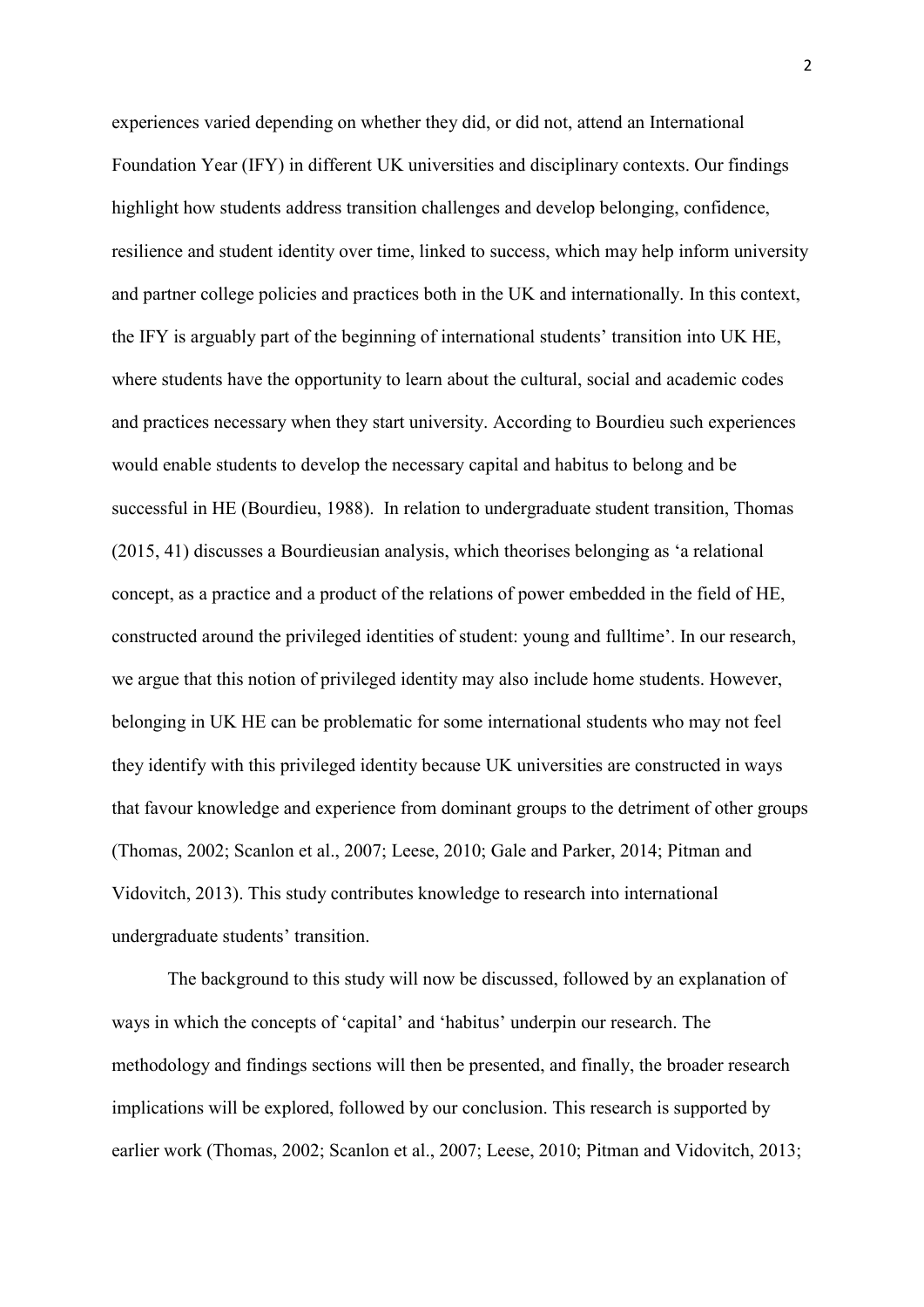Gale and Parker, 2014) in highlighting how developing cultural, linguistic, social and academic capital are important for students acquiring institutional habitus linked to belonging, confidence and success.

## **Background**

Enhancing first-year undergraduates' experiences is a recent priority for UK and international higher education (HE) (HEA, 2008, Thomas, 2012). Within this context, a concern for UK and international universities has been to enhance international student engagement in learning and teaching (Bartram, 2008; Quan, Smailes and Fraser, 2012). New students may experience a loss of belonging and identity when moving to a new institution, affecting their confidence and engagement (Thomas, 2002: Bourdieu and Passeron, 1977; Scanlon et al., 2007; Leese, 2010). Scanlon et al. (2007) describe how students who leave one institution, such as a college, and enter a new one, such as a university, must construct a new identity, which is challenging. We might understand this as a loss of habitus and the need to develop a new institutional habitus (Thomas, 2002: Bourdieu and Passeron, 1977; Leese, 2010). Scanlon et al. (2007, 228) explain that this transition relates to 'loss not only from social contacts but also from loss of place'.

Most students may find transition to HE difficult, but some international undergraduates may find new educational experiences in English speaking universities particularly challenging (Lee, 2010). Griffiths et al. suggest that some international students find adjusting to English speaking HE stressful, and describe this as 'learning shock' or 'academic culture shock' resulting in students' low self-esteem and thoughts of leaving their course (2005, 1). The authors (2016) argue that undergraduate students' strong sense of belonging is crucial in enhancing their engagement and success when starting their degrees.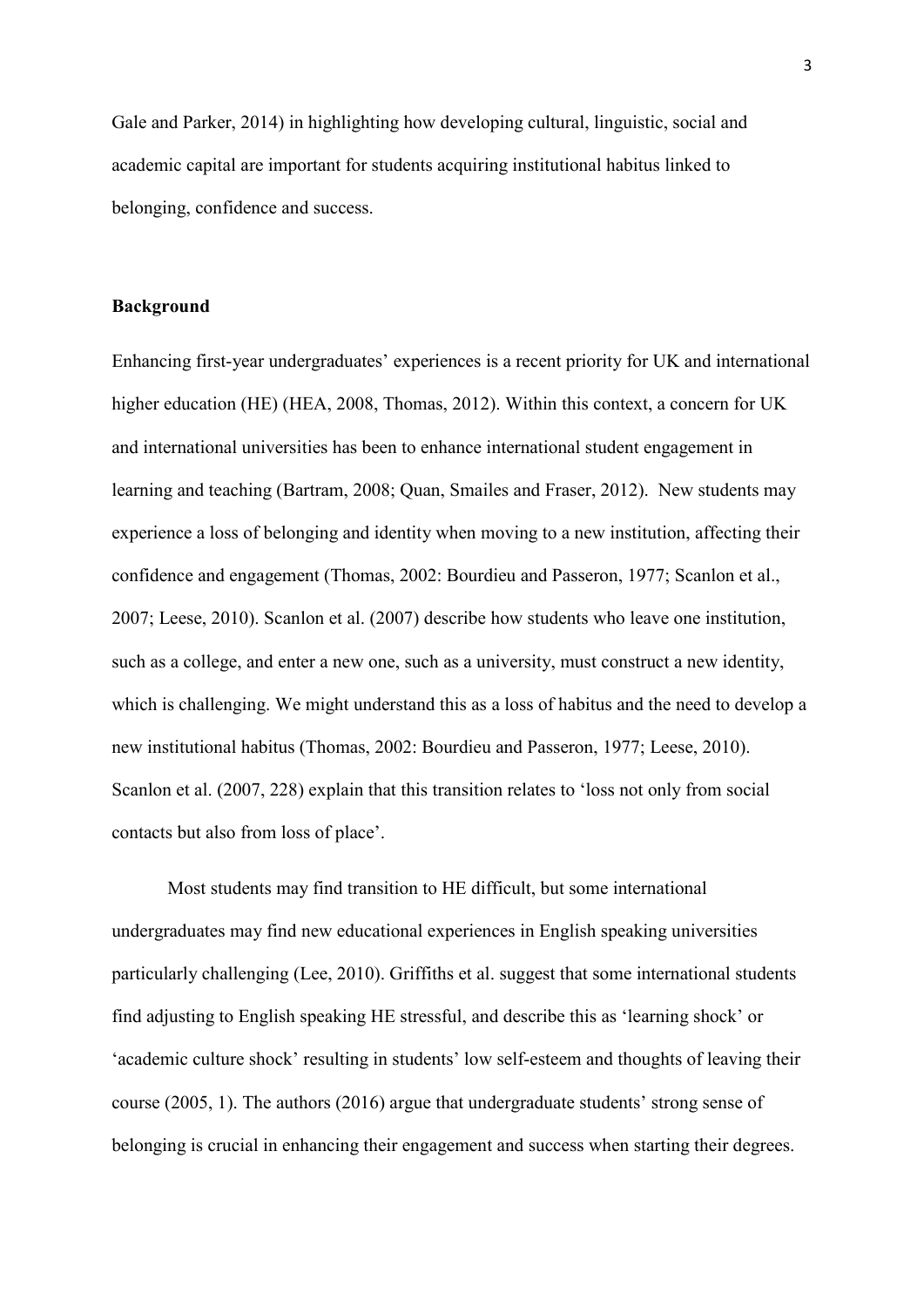Hence, UK universities need to ensure that international students belong and are engaged in study when they begin university courses (Back et al., 2012; Morgan, 2016; Morris et al., 2016).

To support international undergraduates' transition into HE, many UK and overseas universities now work in partnership with private sector 'Pathway' colleges such as Kaplan, Study Group, INTO, Cambridge Education Group or NAVITAS (Leech et al., 2016). Such partnerships are a 21<sup>st</sup> century HE innovation in the UK, US and Australia, the first Kaplan International Pathways college being established in 2005 at Nottingham Trent University (…. (……), 2018). There are now more than 15,000 students studying with the four largest private pathway providers in the UK annually (Matthews, 2014). Pathway colleges are profit-making organisations whose income derives from student fees, government-sponsored students, agents and universities who pay for every student that successfully progresses into their institution (….., 2018). In the UK, most international students studying at pathway colleges are non-European Union, and come predominately from China, Hong Kong, the Middle East, and Africa. Leech et al. (2016, 34) suggest two main reasons why international students attend UK pathway colleges. Firstly, 'their own education system is deemed incompatible with the UK system – only 12 years instead of 13 years - International Foundation Programmes, including IFYs, then are generally designed to fill the gap between an applicant's current level of qualifications and those needed to enter a Bachelor's degree at a UK (or other EU) institution'(Leech et al., 2016, 35). Secondly, pathway colleges enable students to achieve their required English proficiency level of at least '5.5 on the International English Language Testing System (IELTS) (Leech et al., 2016, 35)'.

However, international undergraduates also experience transition challenges after studying in pathway colleges. Scanlon et al. discuss misconceptions that contemporary first year students can experience a smooth transition in UK HE even though they have attended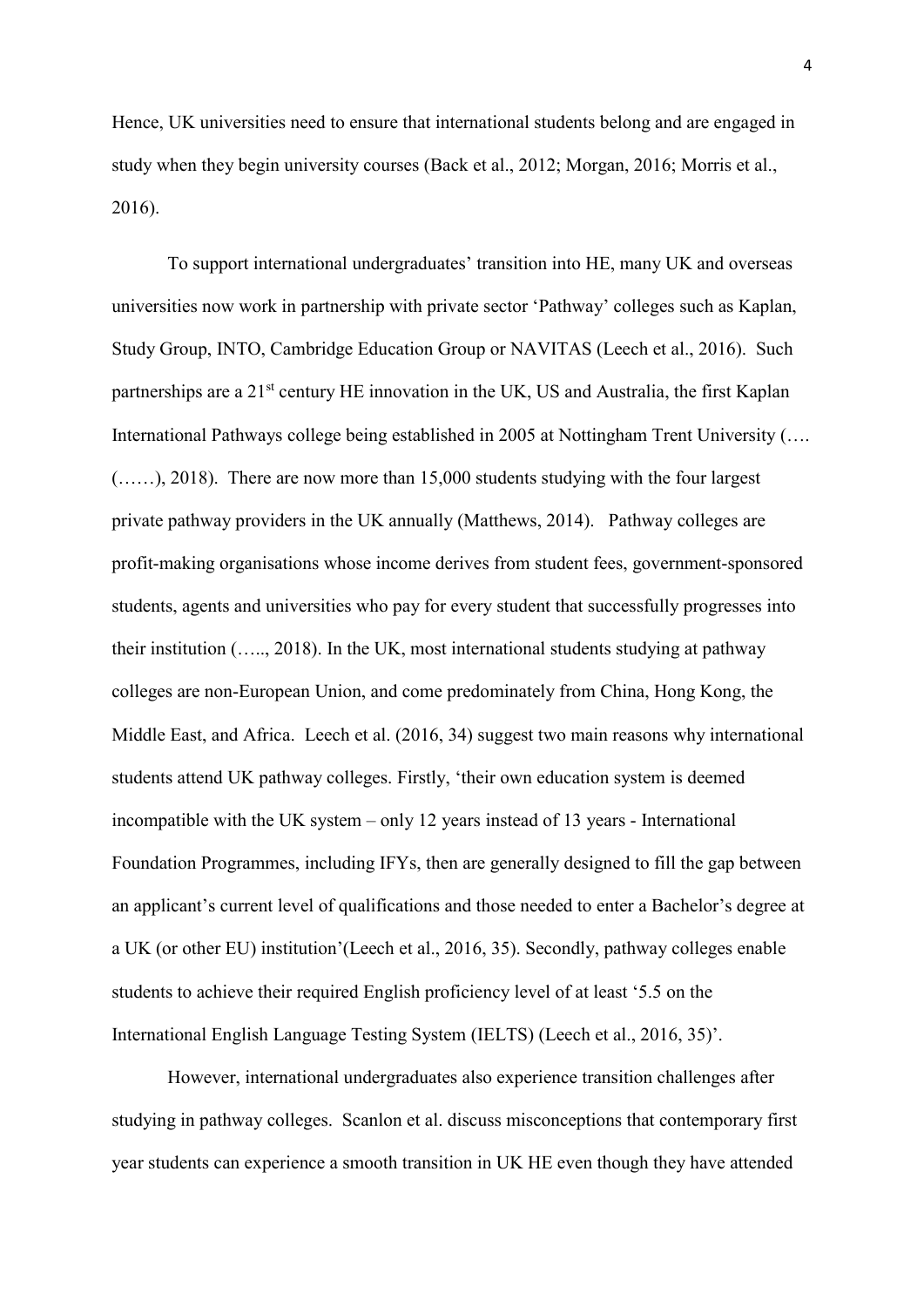foundation courses and that 'these proved not to provide students with sufficient…cultural capital to negotiate the first year experience' (2007, 237). A key challenge for international students is that they may not mix with home students during the IFY, and struggle to do so once at university as their friendship groups have already been formed. McNorton and Cadinot (2012, 6) raise the question of whether 'same nationality support groups' should be encouraged or discouraged during the IFY. Such groups may not encourage integration with UK students, which will be necessary when international students actually start their degrees, and may delay students' progress in English fluency. Earlier research highlighted another key transition challenge that international students who had previously attended an IFY faced, which was their new experience of studying independently in larger groups at university where they received less attention from academic staff in comparison to smaller groups and more attention from staff during the IFY at the pathway college (Authors, 2015). Hence, there is a tension between the pathway college offering a supportive environment which the student needs and, importantly, is paying for, and the college's stated aim of preparing students for the independent study at university.

Nevertheless, there are several advantages for international students who choose to study at pathway international college prior to university, rather than choosing to attend UK sixth form colleges or language schools. Significantly, embedded pathway colleges are physically part of universities, sharing infrastructural links, which other providers cannot offer to the same extent (Authors, 2015; …., 2018). This can help students acclimatise to university and university staff can meet students getting to know them earlier than direct entry international students (Authors., 2015). In some respects IFYs at pathway colleges provide a generic pedagogic experience for students helping to prepare them for an autonomous HE experience. However, pathway colleges teach varied academic subjects including Art and Design, Science, Business and Engineering sharing university facilities;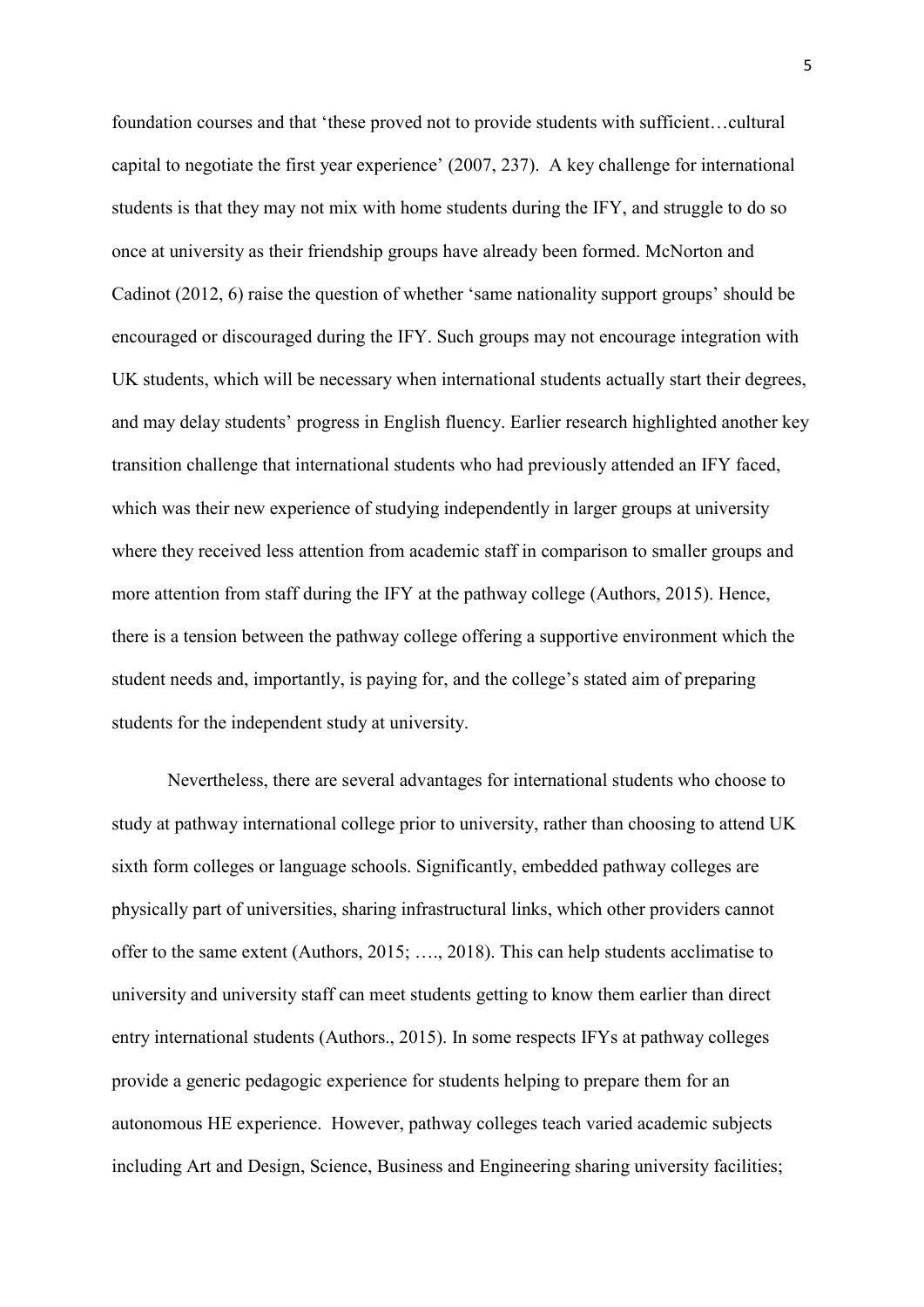and module content and exam material are aligned to partner university degree subjects (… (…), 2013). In IFYs students learn subject-specific knowledge and skills including research, academic writing and exam preparation that may be challenging for international undergraduates (HEA, 2008; Authors, 2012; …, 2013). In this context, in IFYs at pathway colleges there are opportunities for students to engage in-depth with specific aspects of knowledge construction that takes into account the socio-cultural basis of UK university academic practice. Some universities also provide Peer Assisted Study Support (PASS) sessions at the Pathway College. PASS sessions create opportunities for students to make friends and know what to expect in different disciplines, enabling international students to integrate and engage with study at university (Authors, 2012). Pathway colleges offer a supportive environment through small classes and offer tutorials. A recent monitoring report by QAA of the …. International College at …. (2013) confirmed that students had positive experiences of one to one tutorials and feedback described as "timely and helpful" (QAA, 2013, 2). IFY regular student-led one to one tutorials with academic staff that provide regular timely feedback may help to increase student engagement during the IFY and when starting their degrees (McNorton and Cadinot, 2012). This is also supported by Gu et al. (2009) who found that strong working relationships with teaching staff are crucial in supporting international students' smooth transition during their first year at university. Finally, an IFY may provide international students with sufficient time to adjust to HE academic expectations and culture in UK or other overseas universities (Griffiths et al., 2005; Andrade, 2006; Kingston and Forland, 2008; Authors, 2012). During this time, students establish friendships and working relationships with peers that will continue into their first year at university. Establishing social bonds in personal and academic life when starting a degree, e.g. through Communities of Practice, are described as important in students developing belonging, resilience and identity over time, increasing engagement, confidence and success (Wenger,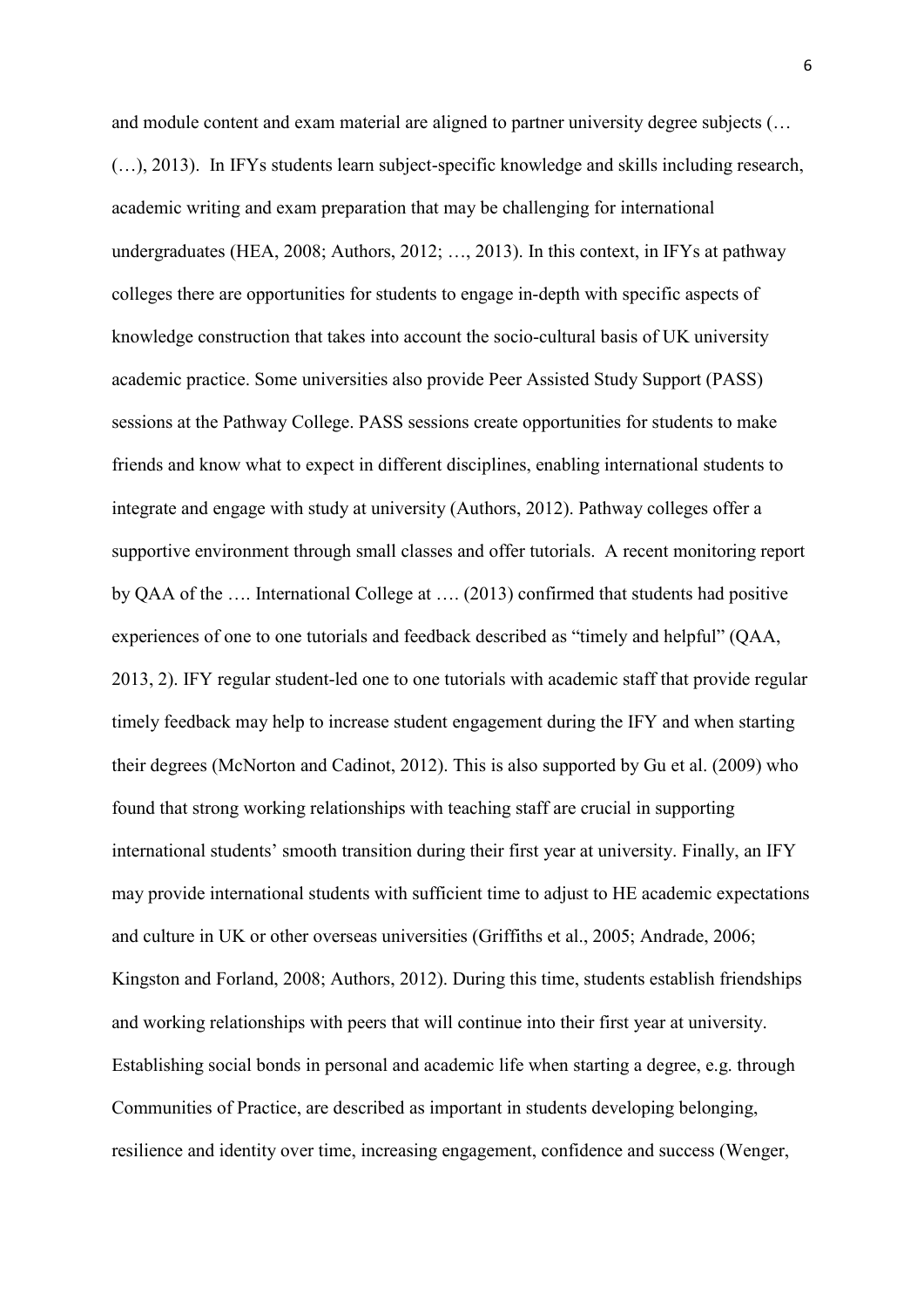2009; Thomas, 2012; Authors, 2016).

Hence, in theory, the International Foundation Year (IFY) can help international undergraduate students develop belonging and identity to prepare to start university, build resilience and overcome any challenges they may face, contributing to their academic confidence and success. An earlier study at a post-1992 UK university suggests that the IFY helps support students' first year transition in practical terms and enhances their confidence to become independent learners at university (Authors, 2015). However, the authors (2015) also support McNorton and Cadinot's (2012) suggestion that universities and partner colleges must work in close partnership in order to support international students more effectively to start their degrees. Research by Briggs et al. (2012) demonstrates how combined academic and support practices provided by colleges prior to university and by universities when students start university help to enhance student belonging, engagement, identity development, confidence and success.

#### **Conceptualising first year international student transition: capital and habitus**

Student transition may be defined as 'the change navigated by students in their movement within and through formal education' (Gale and Parker, 2014, 734). In this article, our research findings are underpinned by Bourdieu's constructs of 'habitus' and 'capital' as a lens through which international undergraduate student transition can be conceptualised (Bourdieu, 2002; Thomas, 2002; Scanlon et al., 2007; Pitman and Vidovitch, 2013). Supported by earlier research, in this study, cultural and social capital relate to the importance of communication, friendship and working relationships in international students' development of belonging and institutional habitus (Leese, 2010; Pitman and Vidovitch, 2013; Gale and Parker, 2014; Hurst, 2015). Academic and linguistic capital are concerned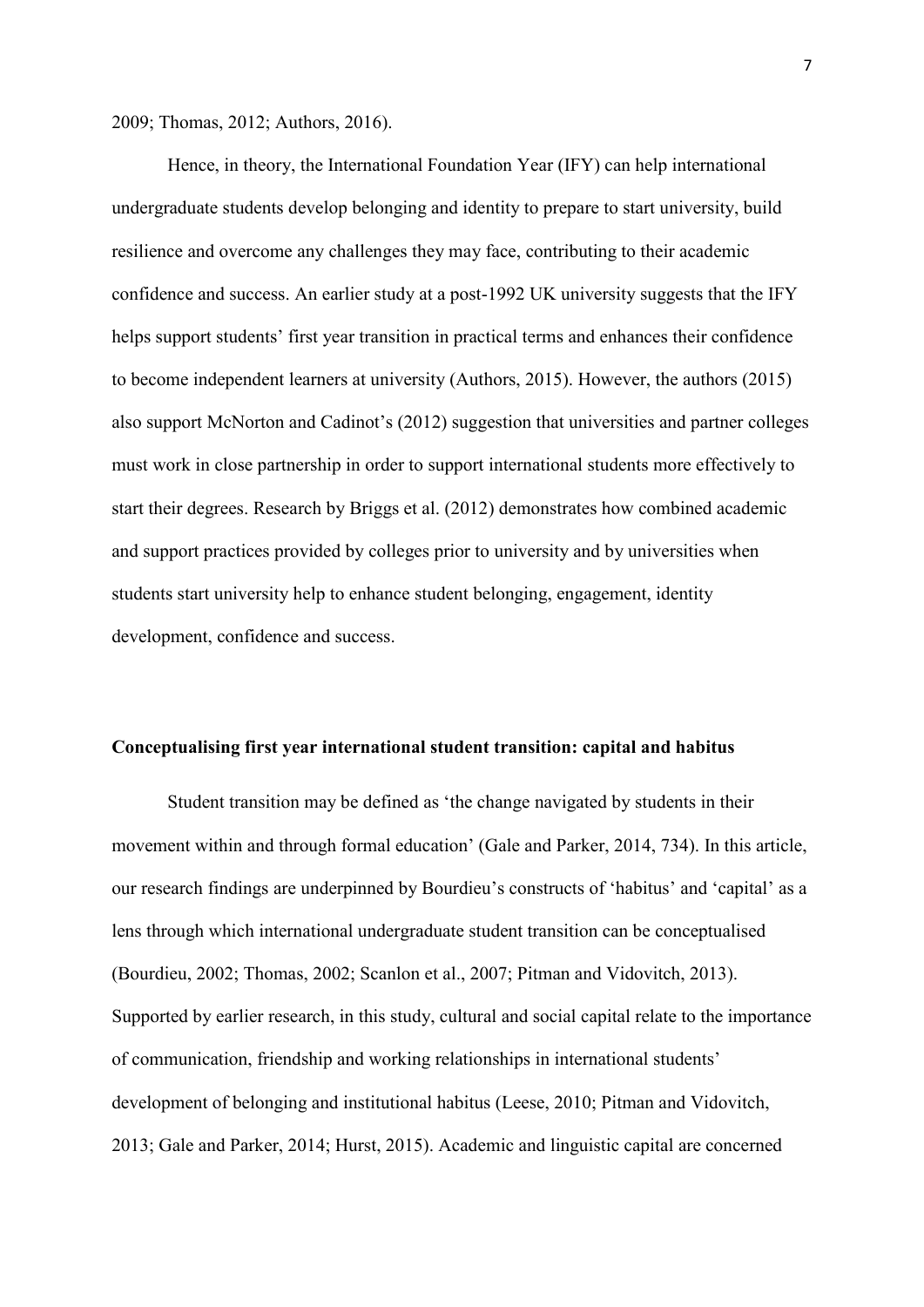with such students' knowledge acquisition and their development of academic and linguistic confidence and success (Leese, 2010; Pitman and Vidovitch, 2013; Gale and Parker, 2014; Hurst, 2015). In HE contexts, we follow Thomas' explanation of institutional habitus as 'a set of dispositions created and shaped by the interaction between objective structures and personal histories' (Thomas, 2002, 430: Bourdieu and Passeron, 1977). Pitman and Vidovitch describe this process in relation to capital as 'both the tangible (e.g. money) and intangible (e.g. status) elements that allow some agents within the field to dominate others' (2013, 502). According to this conceptual argument, it is important for undergraduate students to develop institutional habitus when starting university, in order to be socially and academically successful, which is linked to the concepts of social, cultural and academic capital. Conversely, as Leese and Pitman and Vidovitch discuss, if students do not develop institutional habitus they may become demotivated (2010; 2013).

To support students through transition, as Scanlon et al. (2007) and Gale and Parker (2014) argue, developing cultural, social and academic capital is crucial for students to develop institutional habitus, and hence, belonging. Leese (2010) and Hurst (2015) also discuss how students' development of linguistic capital is essential for their increasing confidence and success when starting HE. For instance, Hurst (2015, 80) suggests that 'linguistic capital is measured in the ability of a student to function in the academic literacy domains…their ability to read and write in academic genres …, to manage information, operate with digital technologies, understand and represent numerical information and engage with disciplinary discourses'.

According to Thomas (2002), Leese (2010) and Pitman and Vidovitch (2013), developing institutional habitus is an evolving process that can enable undergraduates to overcome challenges during their first year transition, which is linked to their strengthened resilience, belonging and student identity. This process is also argued to relate to students'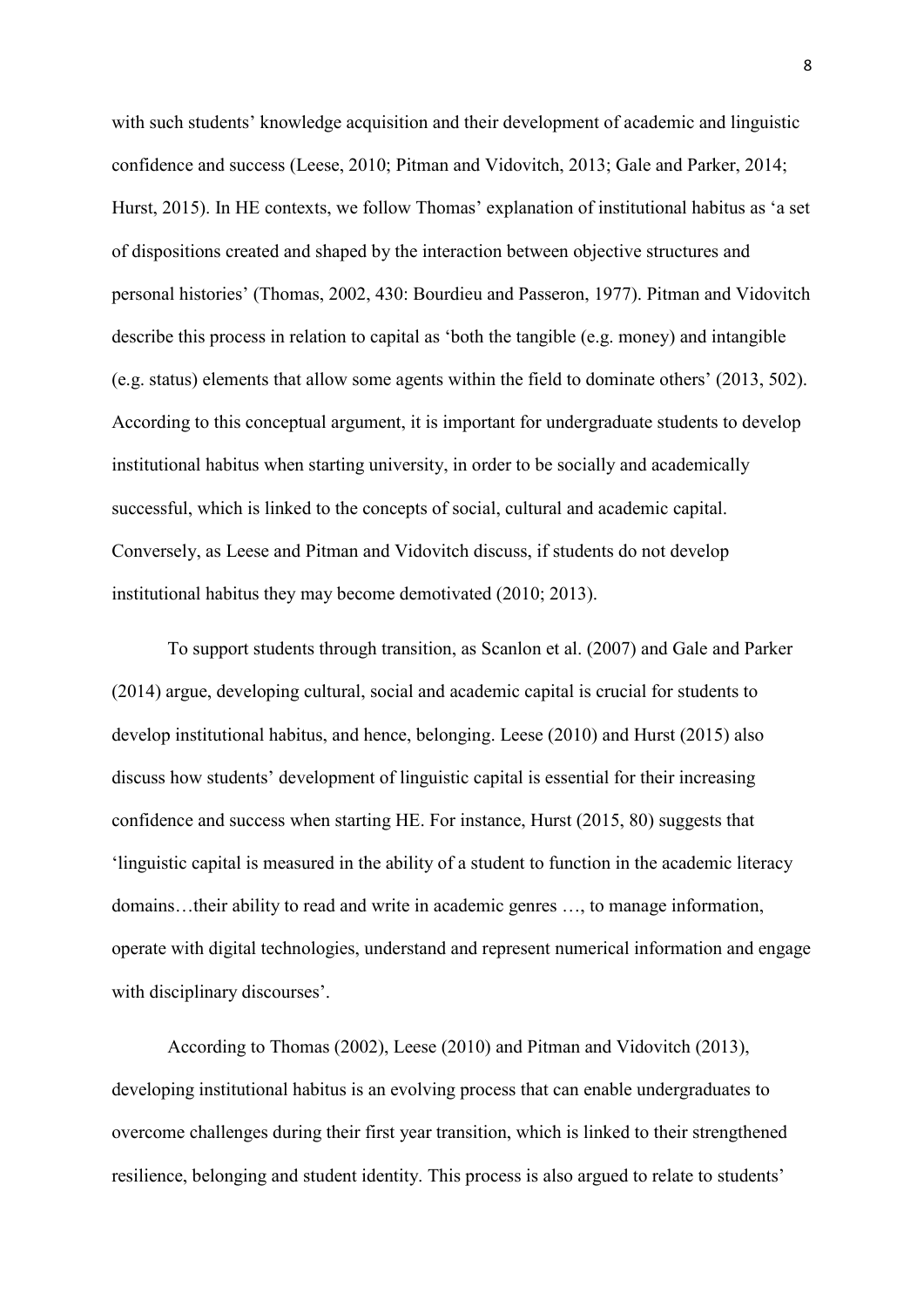acquisition of increased cultural, social and academic confidence and success when starting HE, which are key elements of cultural, social and academic capital (Thomas, 2002: Bourdieu and Passeron, 1977; Leese, 2010; Pitman and Vidovitch, 2013).

However, as Thomas argues, it may be unrealistic to expect undergraduate first year student transition to be a smooth process (2002). Leese (2010, 243), for instance, discusses how transition challenges can be worsened if students' 'socio-cultural, linguistic and economical capital does not fit with the dominant discourse within the university'. At the beginning of this article we discussed how some international students may not feel they identify with the privileged and dominant undergraduate student identity in UK HE. This is because UK university cultures and processes may favour cultural, social and academic capital that dominant groups have already acquired, disadvantaging less dominant or minority groups (Thomas, 2002; Scanlon et al., 2007; Leese, 2010; Gale and Parker, 2014; Pitman and Vidovitch, 2013). International student transition challenges in UK HE may also be contextualised within the wider UK socio-political climate of change where frequent media reference to immigration may influence students' feelings of belonging in HE and wider UK society.

In this article, the concepts of capital and habitus help to highlight issues relating to international students' integration and success in HE. However, as Green (2013) discusses, Bourdieu's concepts have been criticised because they suggest that capital and habitus are determined by educational structures, that individuals have little agency in this context and must adapt to controlling institutional cultures and processes. Hence, it is important to clarify, as Reay (2004) suggests, that this study adopts 'habitus' as a complex and 'multi-layered concept, with more general notions of habitus at the level of society and more complex, differentiated notions at the level of the individual (Reay, 2004, p434)'. In this article,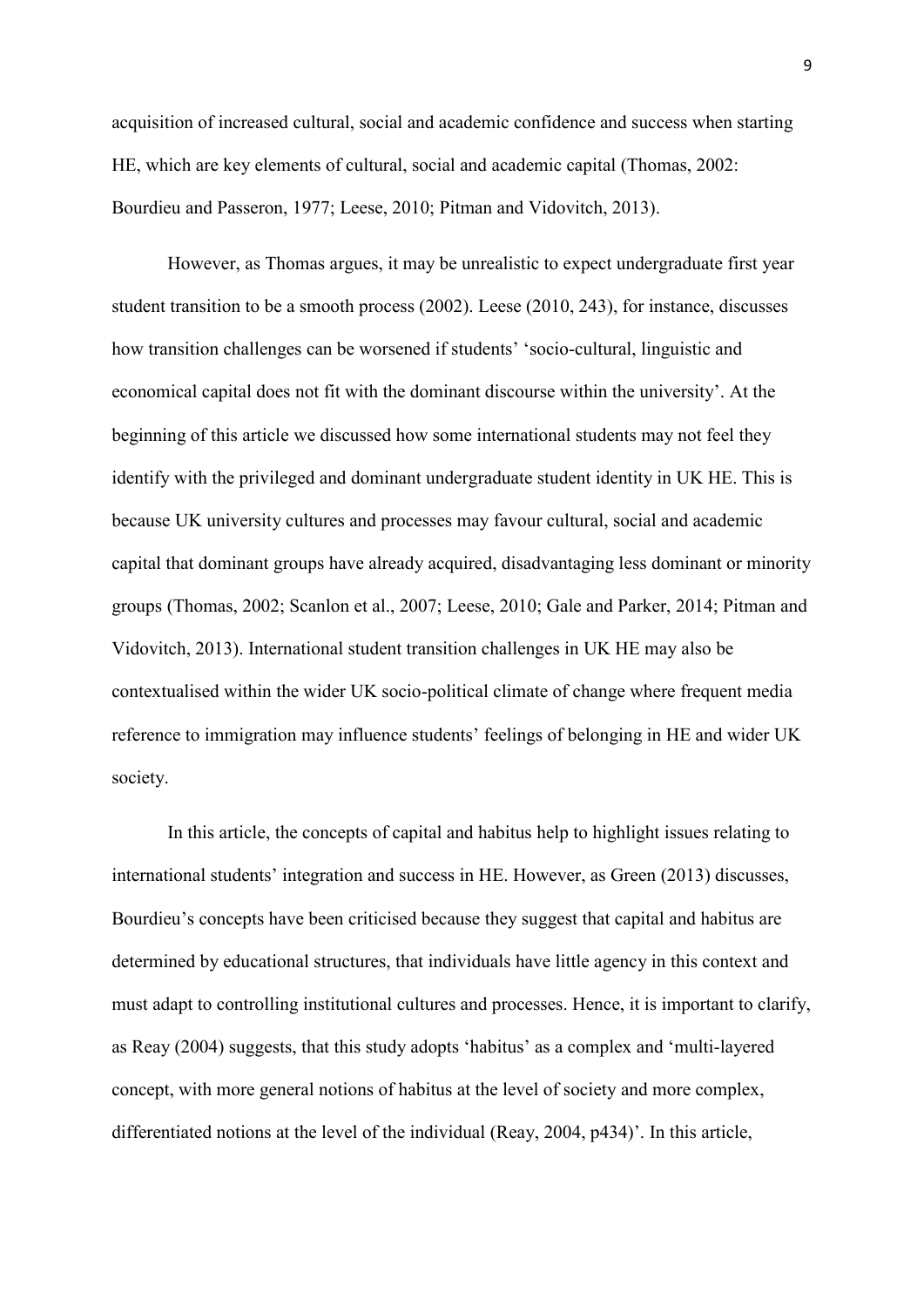international undergraduates are therefore understood as individuals with increasing agency who are empowered to contribute to their own development and success.

## **Research aims and objectives**

Building on the earlier work described above (Thomas, 2002: Bourdieu and Passeron, 1977; Briggs et al., 2012; Authors, 2012; Pitman and Vidovitch, 2013; Authors, 2015) this research addressed a gap in the literature relating to the transition experiences of international undergraduate students who have attended an IFY at a pathway college. This study aimed to identify ways in which: 1. international undergraduates' experiences are influenced by both university and pathway college pedagogy and support practices; and 2. experiences vary among international undergraduates who have, and have not, completed an IFY in different UK universities and disciplinary contexts. Our findings help to identify effective practices and ways to address challenges when working with international students.

#### **Methodology**

## *Research approach*

A sequential mixed-methods approach was adopted (Tashakkori and Teddlie, 2010) incorporating qualitative in-depth interviews that informed and were followed by a survey circulated across 4 UK universities (2 pre and 2 post-1992 universities). Interview and survey guidelines were also informed by a previous mixed-methods pilot study exploring the experiences of first year international students at one post-1992 university (Authors, 2015). In the new study, survey data helped to establish associations between variables on a broad scale. In-depth interviews provided insights into complex factors associated with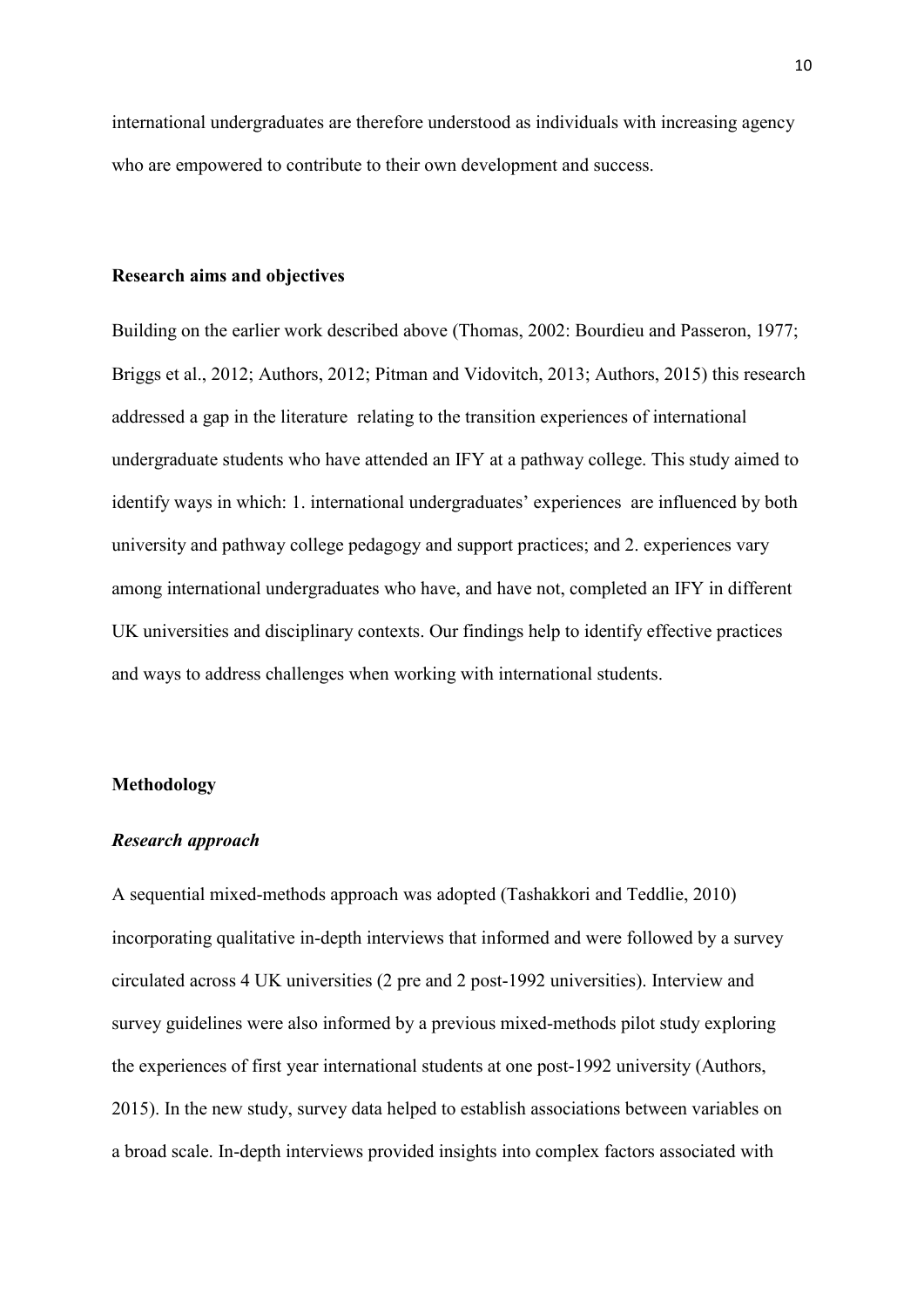varied and culturally inflected experiences of international undergraduates (Legard et al., 2003; Lewis, 2003). This research was ethically approved and data remains strictly confidential according to the Data Protection Act (1998). All participants were given information sheets, provided written consent prior to taking part in interviews and were free to withdraw from the research at any time. Participants' identities are anonymized in this article and all other written and spoken dissemination relating to this study.

### *In depth interview participants, data collection and analysis*

In October 2015, adopting a purposive sampling strategy, our research team emailed first year international undergraduates who were studying Science, Business, Engineering and Arts disciplines on modules where previous IFY students had enrolled inviting them to participate in in-depth interviews. In 2015/16, we conducted 24 in-depth face-to-face interviews, including one paired interview, with first year international students across 1 pre and 2 post 1992 universities. These included 11 interviews in Business, 5 in Science, 3 in Engineering and 5 in Arts. Of the 25 participants, 19 attended an IFY and 6 did not. 22 participants were studying at post-1992 universities and 3 at a pre-1992 university. Interviews were digitally recorded and then transcribed. Data was qualitatively analyzed adopting cross-sectional content analysis methods, and NVivo facilitated data management. In this context, we explored students' varied experiences across disciplines, universities and by comparing previous IFY and non-IFY participants.

### *Survey sample, data collection and analysis*

In Semester 2, a survey via Bristol Online Survey (BOS) was circulated to all first year international students studying Business, Science, Engineering, and Arts disciplines where previous IFY students were enrolled at the 4 participating UK universities. Following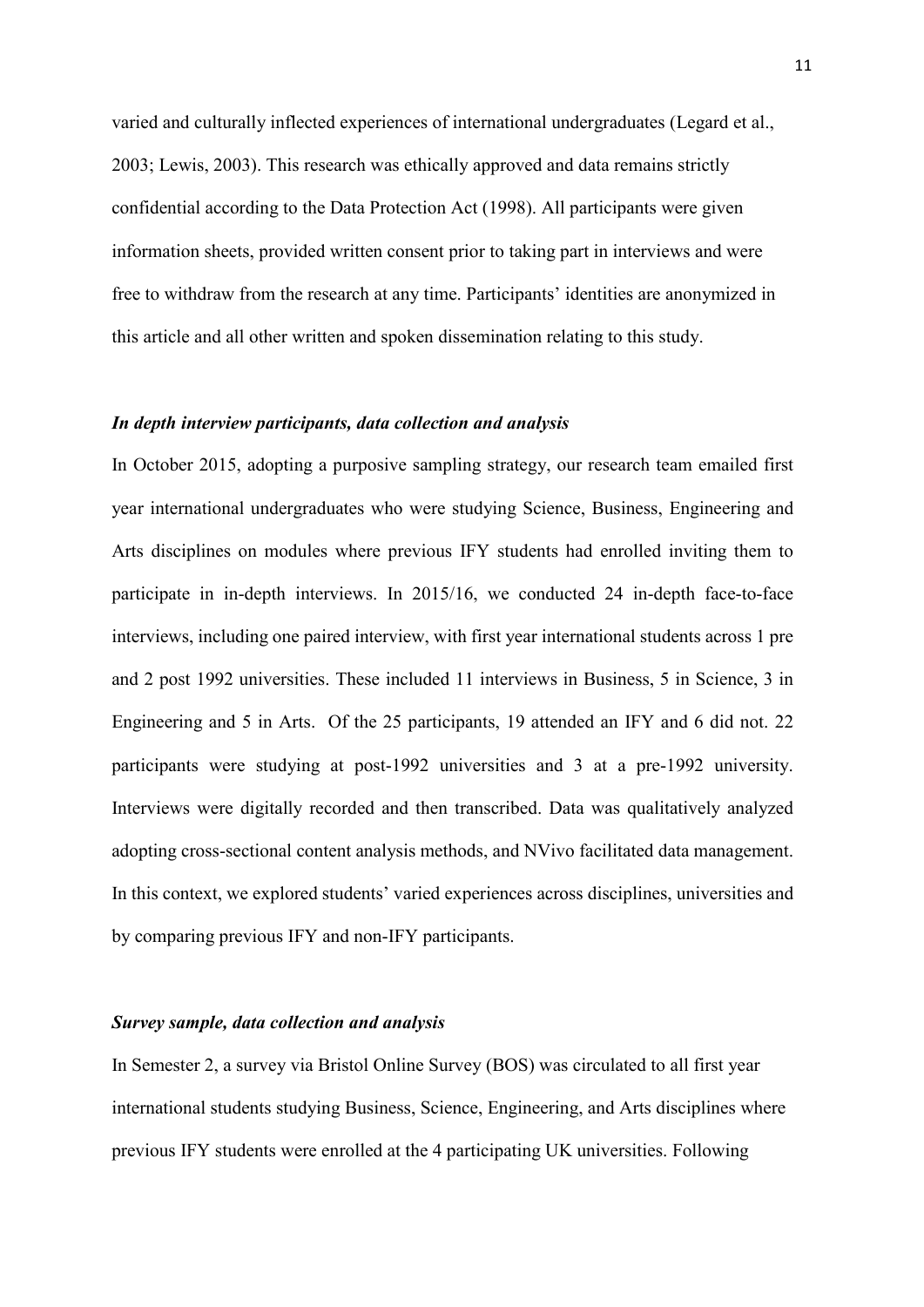repeated email invitations to participate in the survey, 109 responses were received including one response from a UK home student that we removed from the dataset, leaving 108 first year students in the sample. This included international students from three institutions, post-1992 a (100, 92.6%), pre-1992 a (6, 5.6%) and pre-1992 b (2, 1.6%). A limitation of the survey sample being mainly from one post-1992 institution is that the survey findings represent and describe that student population rather than that any of the other participating institutions. In the sample, 45.4% attended an IFY in an international pathway college and 54.6% did not attend an IFY. 34.3% (37) were male and 65.7% (71) female and the majority of students (64.8%) were 18-20 years old, 30.5% aged 21-24 and 4.6% 25 years or older. Most respondents (66.7%) were from outside the EU in comparison to 33.3% of EU students. Table 1 describes the sample and of those who completed an IFY the majority studied for two or three terms at a pathway college prior to university.

Table 1: Sample by discipline of study and completion of IFY and Non-IFY

SPSS software was used to statistically analyse the survey to compare and examine differences between groups including former IFY students and non-IFY international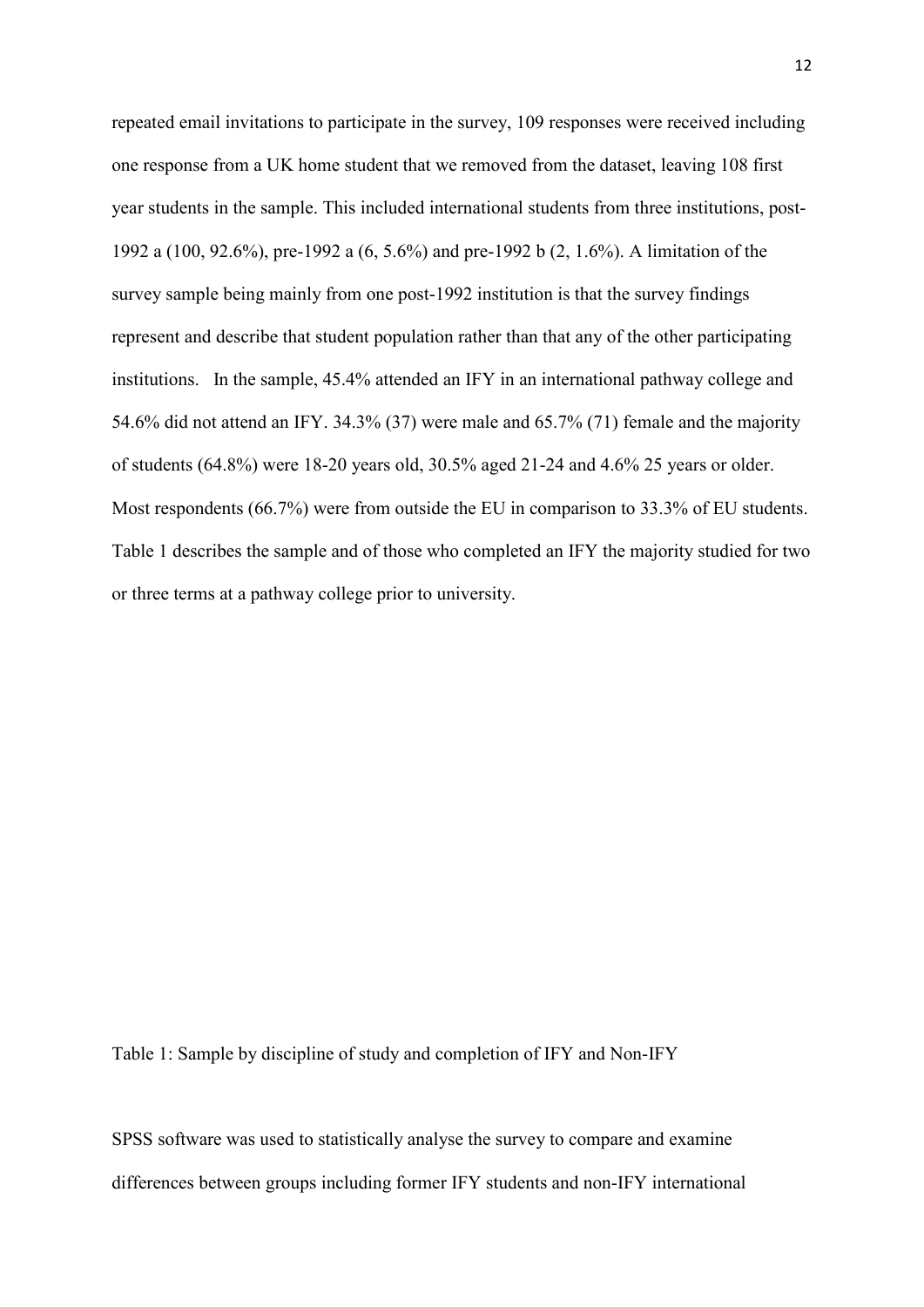students. In the findings we have included survey results that are significant in relation to the key themes presented in this article.

### **Research findings**

The research findings in this article are organised in relation to 4 key emergent themes. These are: the role of friendship in students' social transition; the role of working relationships with staff and peers in building student belonging; academic challenges, developing resilience and independence in academic transition; and finally, the influence of the International Foundation Year: student development of institutional habitus, linguistic and academic capital. The following findings are supported by arguments made in earlier studies previously discussed in this article. These relate to undergraduates' loss of identity when changing institutions, and their development of cultural, social, academic and linguistic capital and institutional habitus over time related to a growing sense of belonging, engagement, confidence, resilience, learner identity and success (Scanlon et al., 2007; Leese, 2010; Gale and Parker, 2014).

#### *The role of friendship in students' social transition*

In this research, most interview participants across disciplines and universities described the importance of friends when starting a degree and settling into living in the UK. Students' social integration was strengthened by making new friends when starting their degrees. Earlier research similarly found that supportive relationships are important in students developing cultural and social capital, and a sense of belonging to the course and university, linked to institutional habitus (Thomas, 2002; Wilcox et al., 2005; Leese, 2010). For instance, Wilcox et al. found that friends can help support first year students, who feel isolated while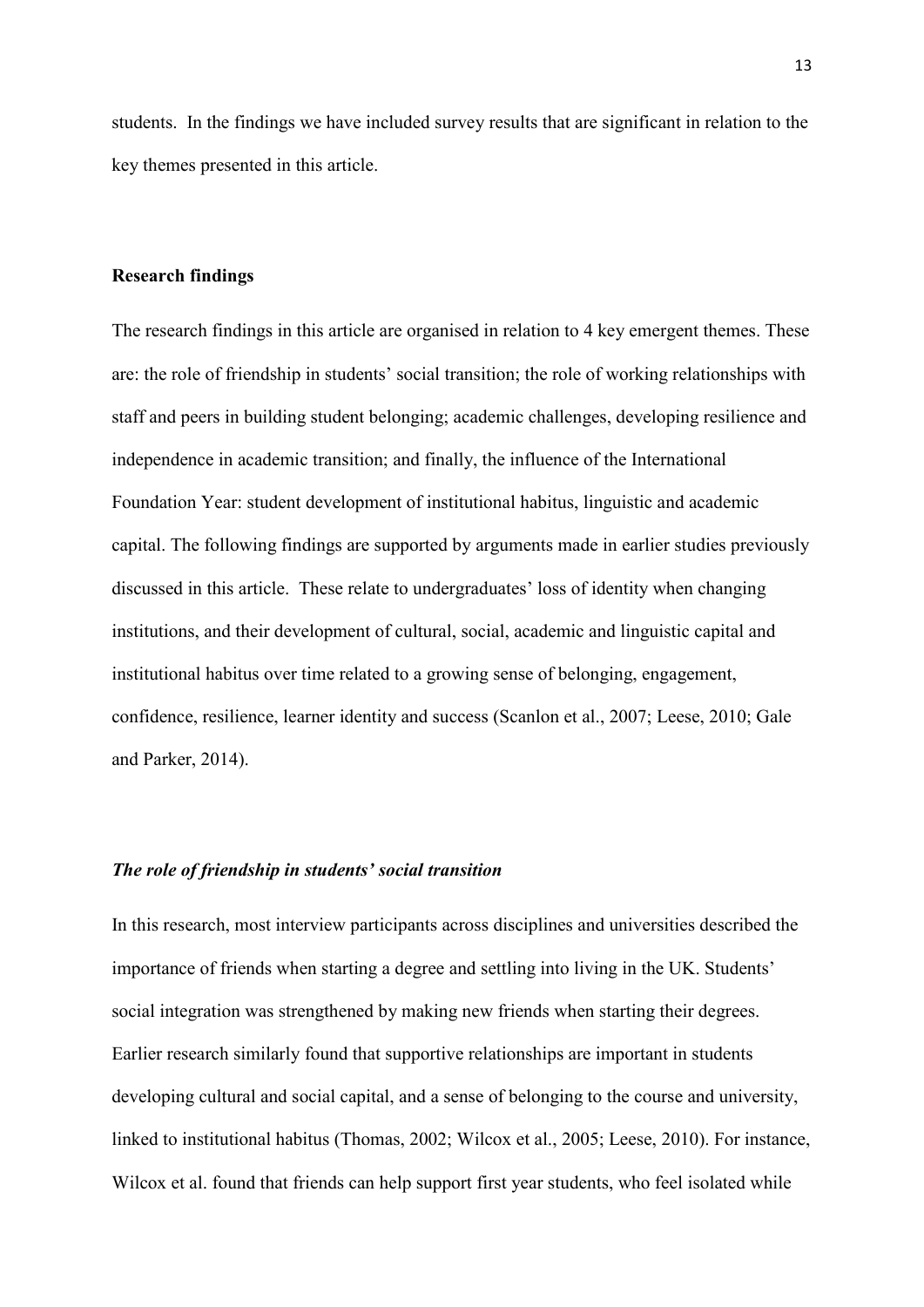adjusting to a new life at university (2005). Hence, emotional support can be significant in students' successful first year transition (Zepke and Leach, 2005; Trotter and Roberts, 2006).

We often stay until the building closes, which is at nine and sometimes eleven. It's interesting… you stay with friends, and not only work but have some fun, for example we listened to music while we were drawing or doing our projects.

(IFY Business P3)

PASS (Peer Assisted Study Support) sessions or student mentors, and orientation activities (a means to meet new friends and understand academic expectations) were also frequently described by participants as helping them to settle in when starting university. Participants who had attended an IFY described how friendships established during their time at the pathway college helped them to develop a sense of belonging when starting their degrees. Because of this, participants who had attended the IFY felt they had an advantage over those who did not attend an IFY.

I lived in shared accommodation at the time and that helped in the sense that I got to meet more people and that obviously opens you up, but also being at the pathway college helped. There was always information available at the reception. So if you need to know stuff or how to get around you could ask people… so that helped, and making different friends in the pathway college also.

(IFY Business P5)

The qualitative findings are also supported by the survey results in relation to the importance of friendship during transition. The survey data suggests that a majority of students made friends on their course (91.7%). Overall 68.3% said that friends supported their studies, 52.0% IFY students and 80.0% of non-IFY. This difference was statistically significant ( $x^2$ =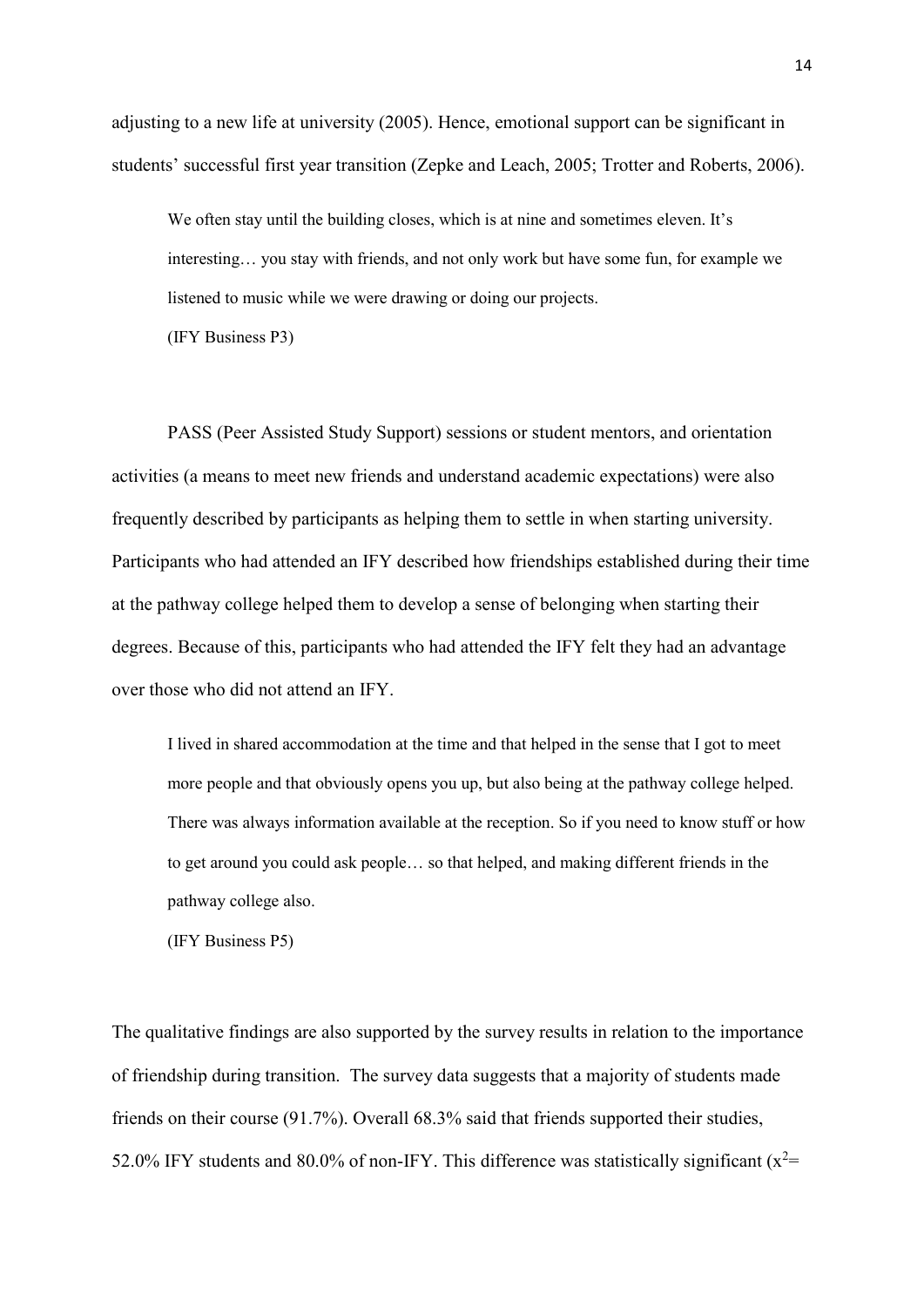5.284, df=1, p=.022) and therefore implies that non-IFY international students needed to rely more on support from friends in comparison to IFY students. For first year students who have lost a sense of belonging and identity during transition to HE, the need to make friends is also described in earlier work as crucial in building social capital and institutional habitus, hence successfully navigating the first year transition (Scanlon et al., 2007).

However, not all participants in this research found making friends easy. A few participants described how UK students on their course formed cliques, which did not appear inclusive. For instance, a minority of participants described their lack of confidence in communicating in English and understanding the English accent, and because of this found it more difficult to make British friends. This finding reflects Leese's argument that lack of linguistic capital (an element of cultural capital) relates to difficulties in international student transition in English speaking HE contexts (Leese, 2010). Some participants in our research described how they did not want to get involved in the clubbing and restaurant culture that many UK students enjoyed and were less likely to make friends with UK students for this reason. These participants said they felt comfortable making friends with people from similar cultural, religious and linguistic backgrounds as they found it easier to relate to them.

In the university, English people have their groups, they're not really that open to talk to other people, and maybe I prefer to be with my other friends… international friends. (Business IFY P5)

For IFY students, this finding also relates to the issue raised in the Background section regarding IFY students not mixing with UK students during the IFY and this being potentially unhelpful for students during transition to HE (McNorton and Cadinot, 2012). As Thomas (2015) and Leese (2010) argue, such challenges may be interpreted as students'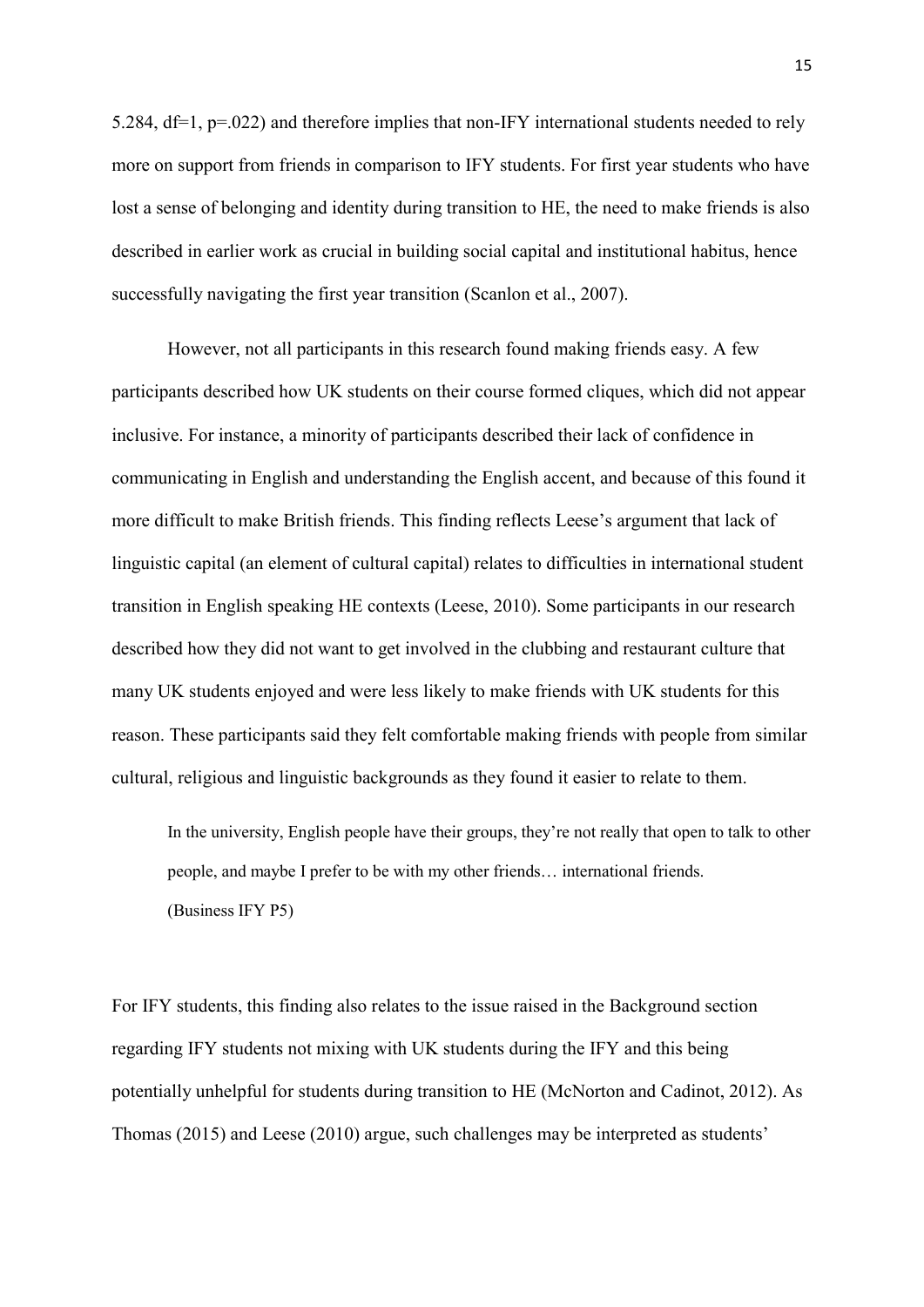perceived lack of identification with the privileged student identity and the need to develop capital and institutional habitus (Thomas, 2015; Leese, 2010).

### *Strong working relationships with staff and peers at university building student belonging*

Interview participants often described ways in which developing good working relationships with academic staff and peers helped them to develop a sense of belonging. Aspects included: academic staff encouragement and friendliness, flexible spoken and online communication with academic staff including time to ask/answer questions, constructive feedback, lecture material including slides and podcasts being posted online in and outside formal teaching.

In Hong Kong we care about the different level of student and teacher, but here they are like friends, so like when you talk to your lecturers they are friendly to you… so you don't feel nervous, you can ask them anything, and they will answer you.

(IFY Arts P2)

Leese (2010), Thomas (2002) and Scanlon et al. (2007) also argue that effective working relationships with academic staff are crucial to first year students developing social and cultural capital and hence institutional habitus. In addition, earlier studies found that positive working relationships with teaching staff support first year international students' transition when starting degrees for instance through: continued written and spoken communication, constructive feedback, encouragement and face-to-face tutorials (Gu et al. 2009; Ramachandran, 2011). Conversely, Scanlon et al. (2007) suggest that if staff appear inaccessible to students, it is difficult for students to develop social capital linked to institutional habitus.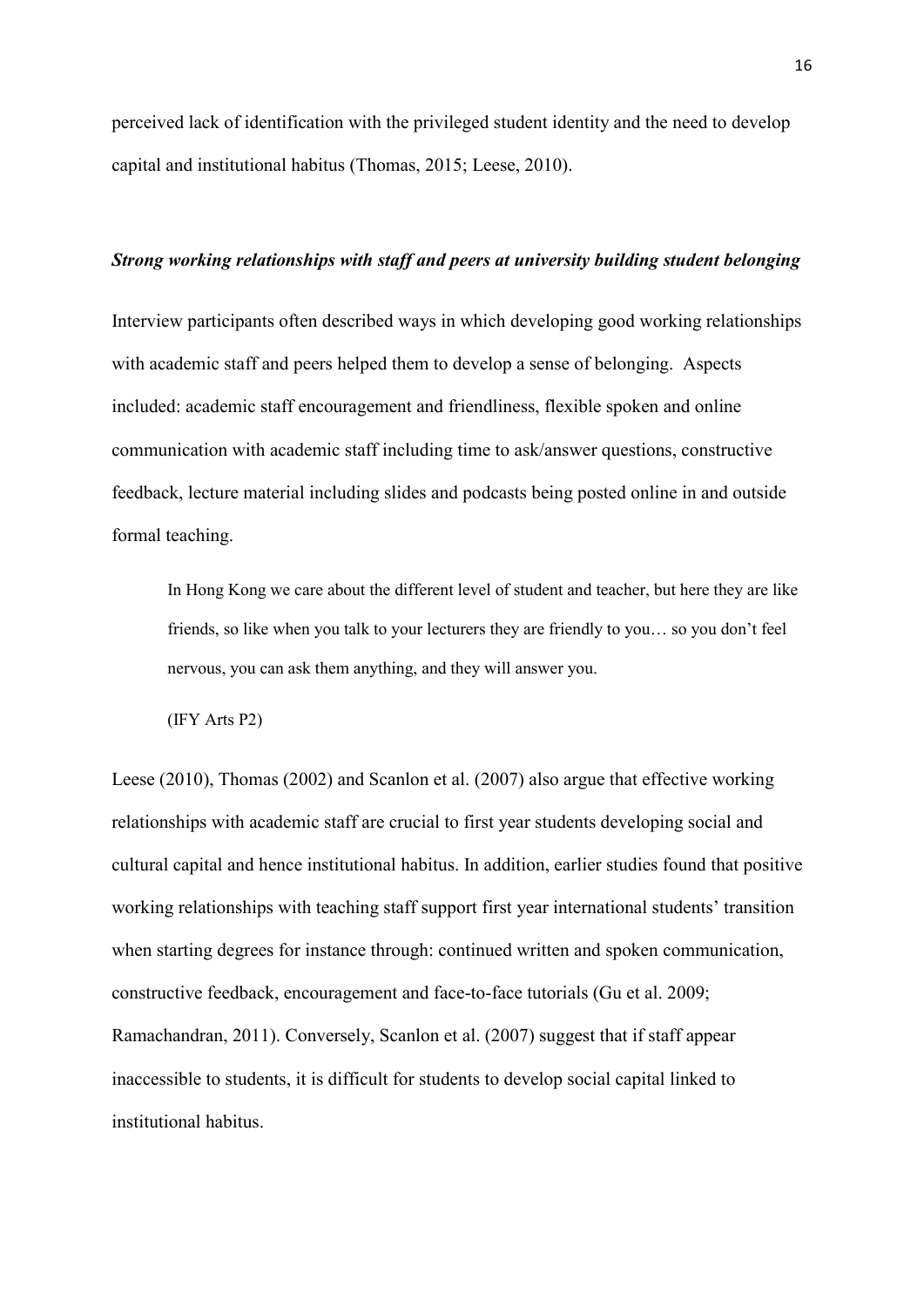In most disciplines, many research participants said that they found practical learning that related to real-life and professional experiences engaging. For instance, group or team work were often described as part of the disciplinary and professional culture within students' academic field, which helped participants develop learner and professional identities leading to their greater academic engagement and success. Hence, conceptually, it may be argued that students develop social and academic capital through their experiences of group-work.

The good thing is that teachers make you feel that Architecture is teamwork. You can't work as an architect without people to support you and share ideas. That's the good thing, I think, about my course. You always find people to help you and you learn from them and they learn from you.

(IFY Arts P1)

This finding is supported by Wilcox et al. (2005) who describe how students' development of strong working relationships with peers is important in their developing confidence (linked to social capital) and belonging at university (related to institutional habitus).

## *Academic challenges, resilience and independence in academic transition*

Across disciplines, most interview participants, including former IFY students, described academic challenges, particularly in Semester 1. Previous IFY interview participants often said they found the transition to studying in university very different to the pathway college. Transition difficulties they described often related to students' need to work more independently at university and manage their own time, and receiving less academic support in comparison to greater support at the pathway college. These participants also often referred to learning in small groups at pathway colleges, in comparison to much larger groups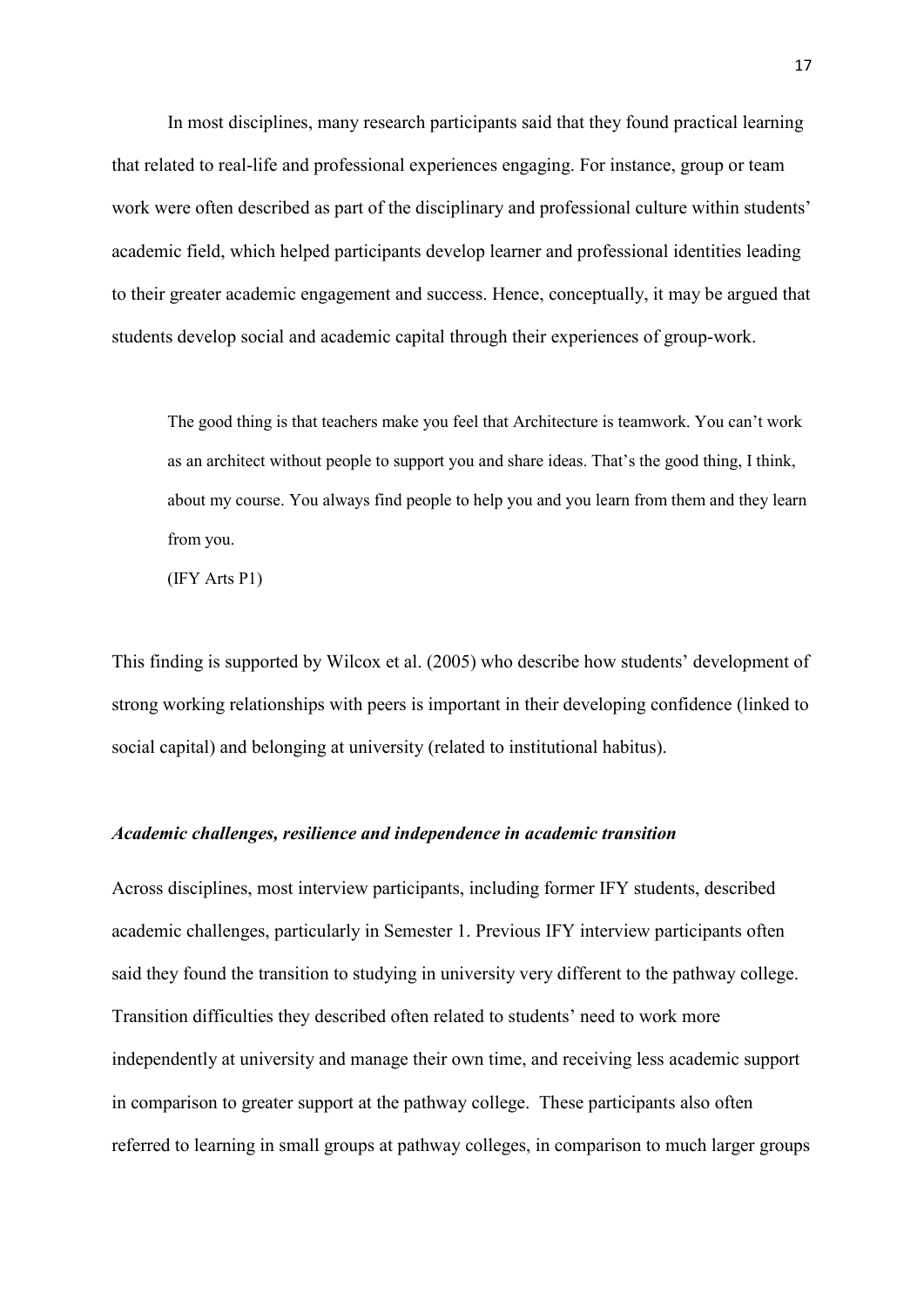during lectures at university, and how it was easier to ask lecturers questions and interact at pathway colleges, whereas at university it was more difficult. This may be interpreted as a socio-cultural issue for students that relates to the different cultures of pathway colleges and universities, and is linked to students' needs to develop the necessary social, cultural and academic capital and hence institutional habitus during transition (Leese, 2010).

When we were just 13 in the pathway college the teacher was I think more helpful with the students because we were just a few; but now it's a huge room and many students so the teacher gives us the materials and we have to do it by ourselves. In the pathway college the teacher is always there for you if you have a question, so I think it's very different.

(IFY Engineering P2)

In relation to this issue, a previous IFY participant was critical of the pathway college's approach of providing lots of support, which then made it more difficult for international students to adjust to the level of independence required when starting a degree.

I would say I don't really like the aspect of the college giving too much support because the student will now feel that when they get to the university they will get that kind of support; and then when they get there they figure out they don't get that support, so it will now be difficult for them to adjust.

(IFY Business P1)

Participants' awareness of their need to become independent learners shows their developing resilience and identity, which are also linked to their development of institutional habitus. While our findings show that IFYs help international students up to a certain point, arguably, there should be even greater connection between pathway-college and university learning practices in order to foster students' institutional habitus.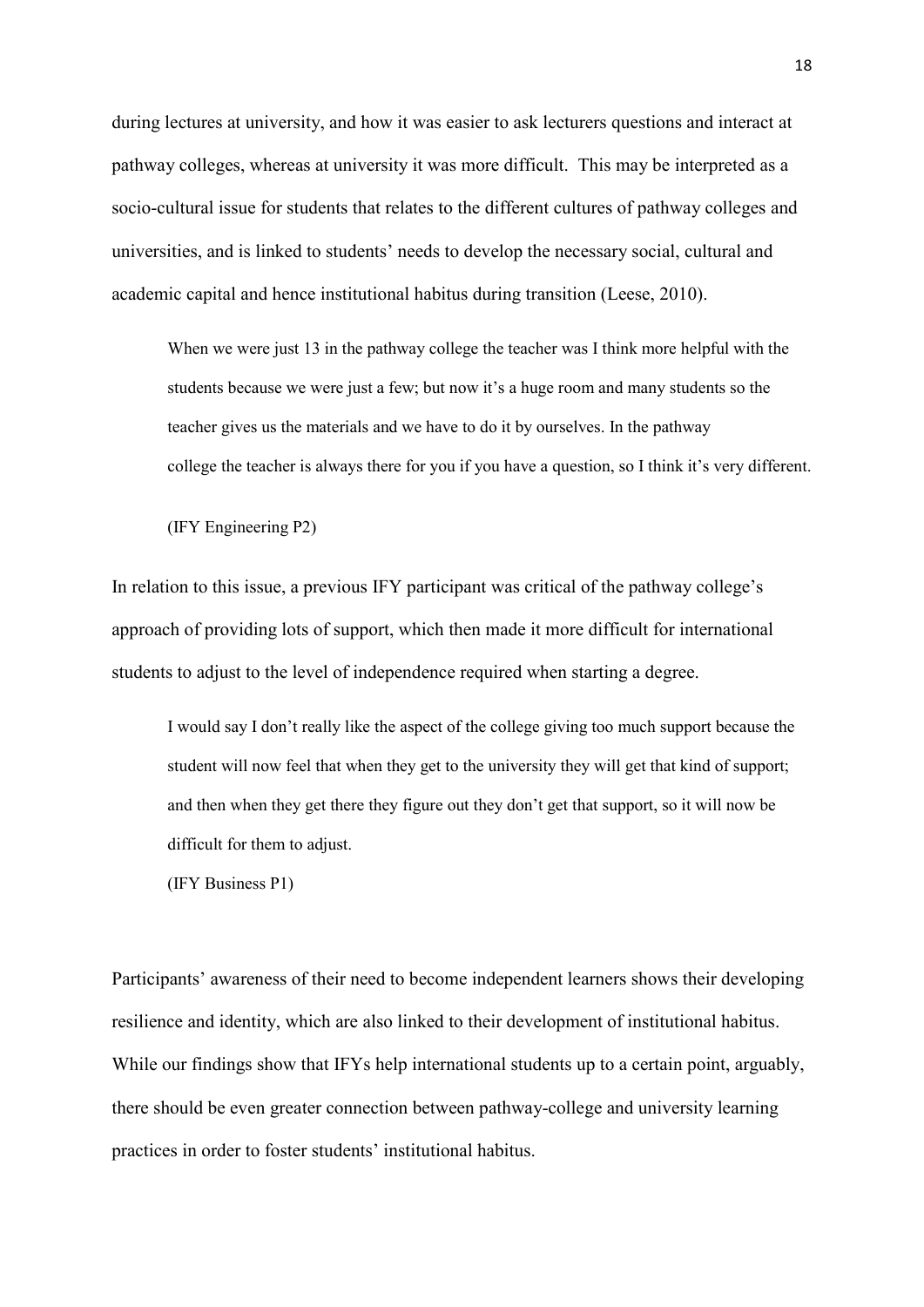Supporting these interview findings, the survey results also showed that a greater percentage of respondents found nearly all academic challenges (linked to academic and linguistic capital) difficult in Semester 1 in comparison to a smaller percentage in Semester 2. More non-IFY than IFY respondents found English Language difficult in Semesters 1 and 2; and more non-IFY than IFY respondents found exams, written coursework, group assignments and group work difficult in Semester 2. (Please see Table 2 below). This finding suggests that IFY students are likely to feel better prepared and more confident in these aspects that non-IFY students by Semester 2, which is also reflected by qualitative data. Hence, conceptually, previous IFY students are more likely to develop academic capital than non-IFY students by Semester 2.

Table 2. Aspects students found difficult in semester one and two (in percentage) by attending an IFY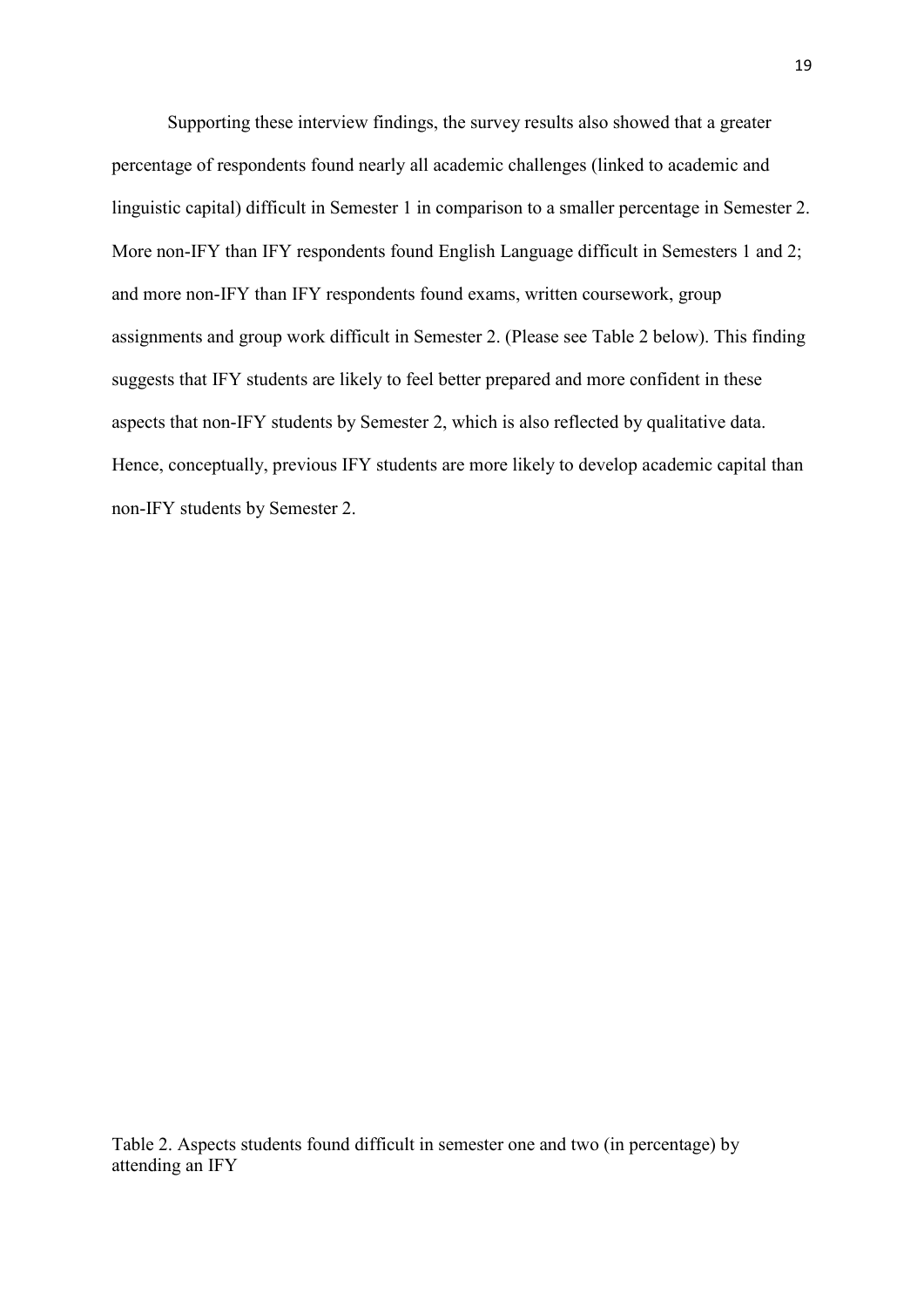# *The influence of the International Foundation Year: developing institutional habitus, linguistic and academic capital*

By Semester 2, many previous IFY interview participants had become aware of their increased competence in English and academic writing, practical subject skills and knowledge of curriculum content. Thus, academically, the IFY had provided participants with solid building blocks of learning in relation to English language, subject knowledge and academic skills such as referencing and academic writing.

I think because of being in the pathway college, they teach us how to write essays and reports; and I think that was really helpful for my course because I have to write a lot of reports; and now I know how to write the structure and everything; so I find that's been really helpful. (IFY Business P5)

In relation to overcoming academic and linguistic challenges and developing resilience, previous IFY students' growing academic confidence during first year transition, linked to building linguistic and academic capital, is evident from our findings. As mentioned earlier in this article, linguistic and academic capital are related to the acquisition of knowledge (that previous IFY students had developed at the pathway college) (Leese, 2010). For instance, the following quote shows how participants benefited from having learnt the same basic curriculum content during the IFY that they were currently studying during their degrees; and how they perceived this to contribute to their confidence and success linked to academic capital.

It was very helpful because having gone to the International College I knew some of what to expect. Even now, I'm still not comfortable, but I'm happy because having gone through the International College, I know a lot compared to other people who never went to the International College.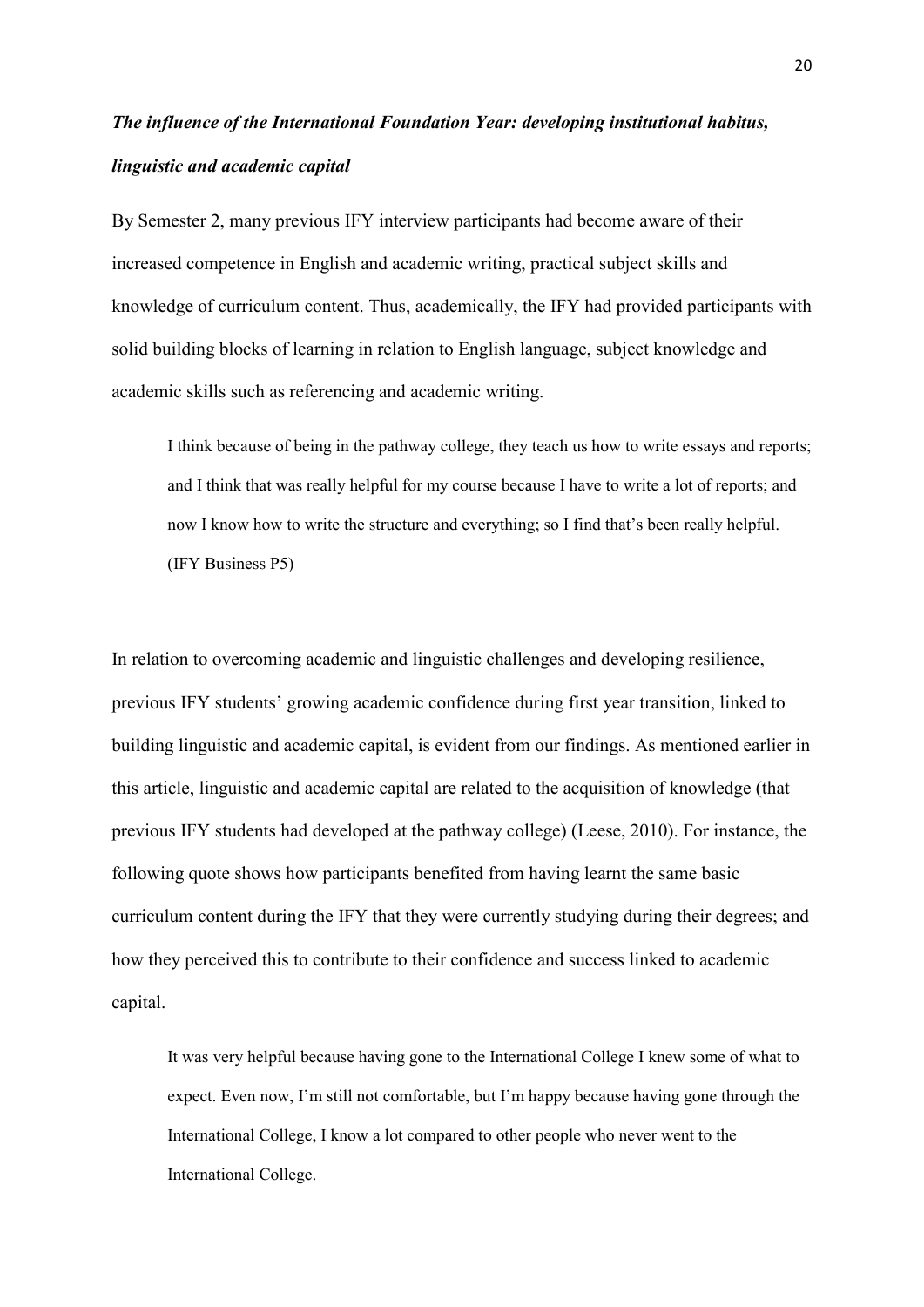#### (IFY Business P4)

It is important to consider whether students' increased confidence in terms of linguistic competence, subject knowledge and academic skills translates into academic success. In this respect, additional evidence from … (2016) supports our findings that attending the IFY contributes to international undergraduates' academic success. The …. report shows that of previous IFY students '76% … achieved a first, 2:1 or a 2:2' and that in 2016 'the percentage of first and 2:1 classifications was higher than the equivalent percentages of Direct Entry International Students' (2016, 2). Conceptually, as earlier studies argue, academic success is underpinned by the accumulation of linguistic and academic capital (Leese, 2010; Pitman and Vidovitch, 2013).

## **Developing institutional habitus in changing times: the wider implications**

This article focuses on the mainly positive aspects of attending an IFY and starting university that helps international students to build cultural, social and academic capital and institutional habitus, linked to belonging and success (Thomas, 2002; Scanlon et al., 2007; Leese, 2010; Pitman and Vidovitch, 2013; Gale and Parker, 2014). However, it is important to consider that negotiating the first year transition is a complex struggle for many first year international undergraduates, including those who have attended the IFY. One element of this struggle highlighted is the difficulty that some students describe in interacting with British students and adjusting to British language and culture. Hence, for these students it is challenging to develop cultural and social capital. In our research, some participants described how they felt excluded by home students. This sense of exclusion is also reflected by another recent study into the experiences of international students where: 'a key concern shared by many participants was the difficulties they encountered in establishing a relationship with British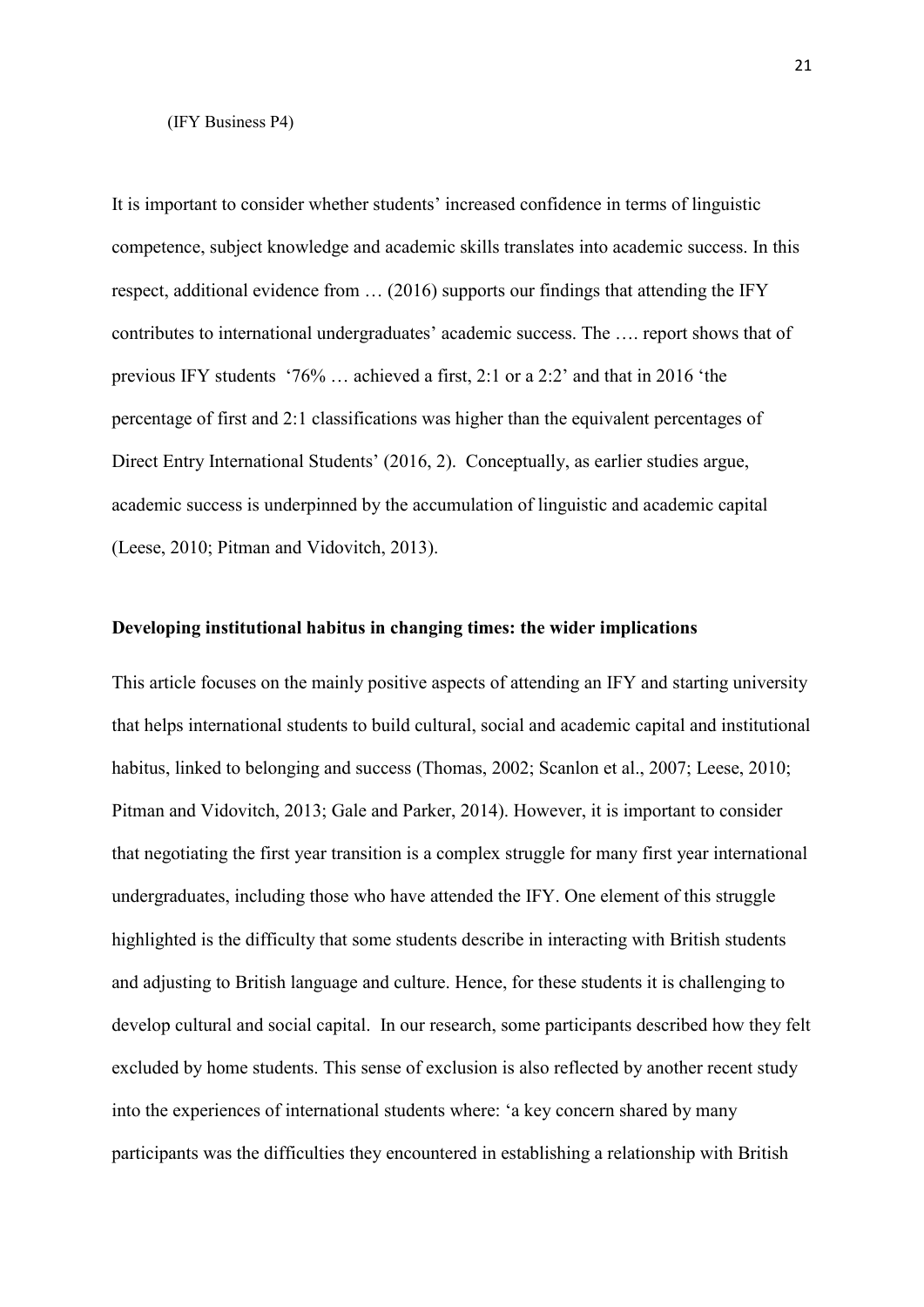Culture, which led to feelings of alienation' (Newsome and Cooper, 2016, 205). It may be argued that there is a greater need for and focus on internationalisation in our universities that help promote social integration between home and international students. Moreover, it may be claimed that HE academic skills training and pedagogic practices are often presented in a politically and socially neutral way, which may clash with international students' previous educational experiences and practices (Kingston and Forland, 2008). Hence there may be further room for internationalisation in the IFY and university curricula.

For international students, a sense of not feeling welcome, and their difficulty in developing a sense of belonging and student identity and hence institutional habitus may be compounded by the wider socio-political context of cultural division currently taking place in the UK and internationally. An increased challenge for some students in developing a sense of belonging, identity and habitus may in turn detrimentally affect their academic confidence and success, linked to academic capital. For instance, if UK changes in immigration laws restrict international students' freedom to study and work in the UK, this may increase their sense of not feeling welcome. These debates might lead us to conclude that it is more challenging now for some international students to develop a strong sense of identity, belonging and institutional habitus in UK higher education in the current socio-political climate. On the other hand, some students may not connect political and media debates on immigration to their experiences of UK HE. However, universities need to continue to encourage internationalisation, inclusivity and diversity among their students, which enables the enculturation of institutional habitus and the acquisition of capital. In turn this will benefit the students themselves and wider society.

In order to enhance international students' opportunities to develop belonging and identity, linked to institutional habitus, and confidence and success, partner international colleges and universities share a joint responsibility to enhance existing good practice in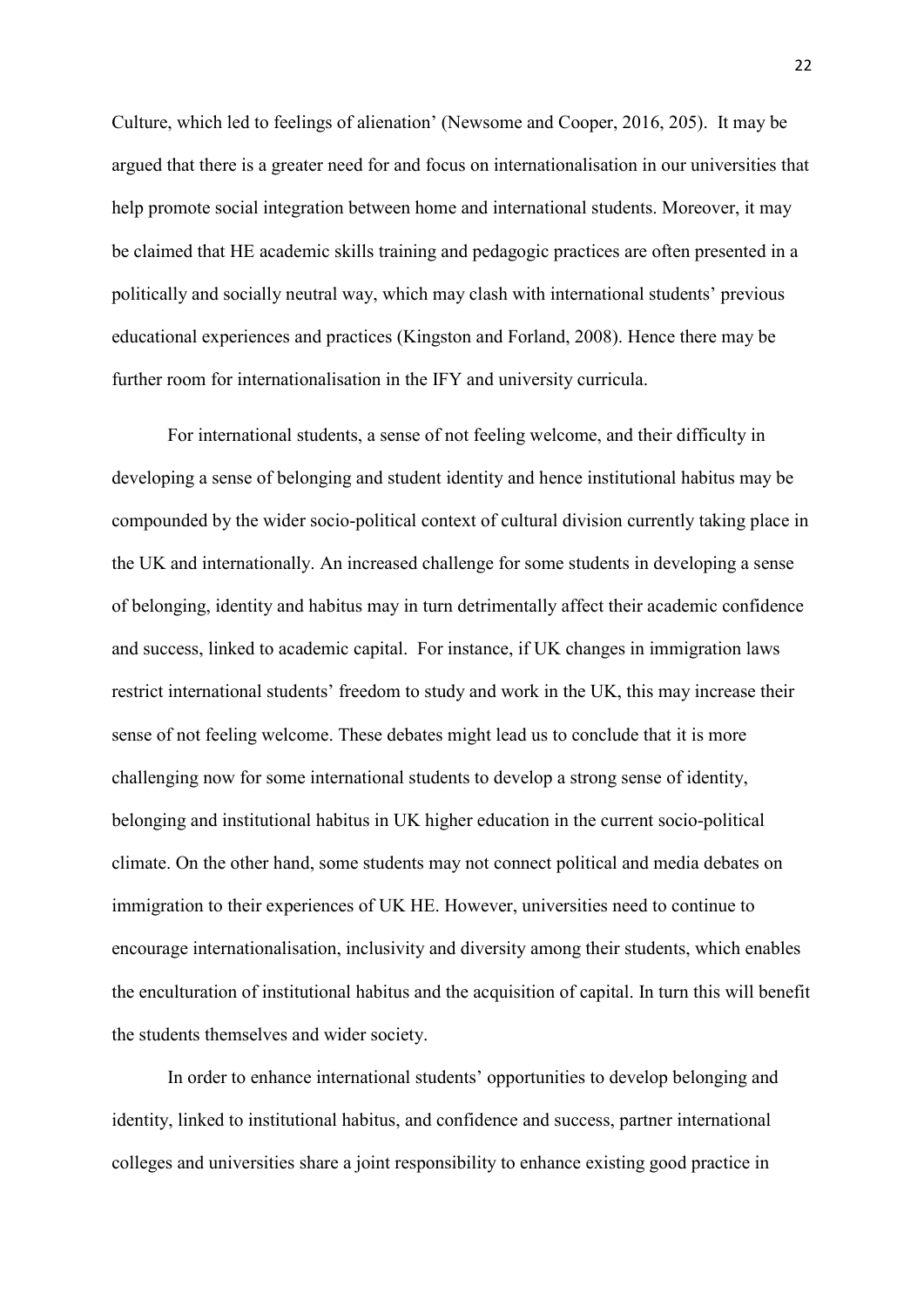learning, teaching and support. Firstly, connections between universities and pathway colleges could be strengthened in order to facilitate student transition. For instance, universities and partner colleges could hold annual meetings to discuss procedures, such as, online marking, virtual learning environment/internet use, deadlines, and rules and regulations. This would ensure that both partners share good practice and provide students with similar academic expectations and criteria. Pathway colleges could prepare international students more effectively to become independent learners and to manage time and workload when they start university, for instance through a gradual lessening of support throughout the IFY. Finally, and most importantly, universities and international colleges could develop international and home student integration with a greater overarching focus on internationalisation, for instance, during orientation, during extended induction activities' and through shared module delivery.

## **Conclusion**

In conclusion, this research clarifies that many first year international undergraduates develop resilience, belonging, a strong sense of student identity, social and academic confidence and engagement linked to success when they experience: encouraging social support networks; strong working relationships with staff and peers; and motivating and collaborative learning, teaching and support during the first year transition in HE. Moreover, the findings show that international students are better prepared for the first year of their degrees when they have previously attended an IFY at a pathway college. However, all international students can face considerable challenges during transition, which can be difficult to overcome. Again, this is related to the idea that developing institutional habitus relates to the evolving student identity, which develops over time.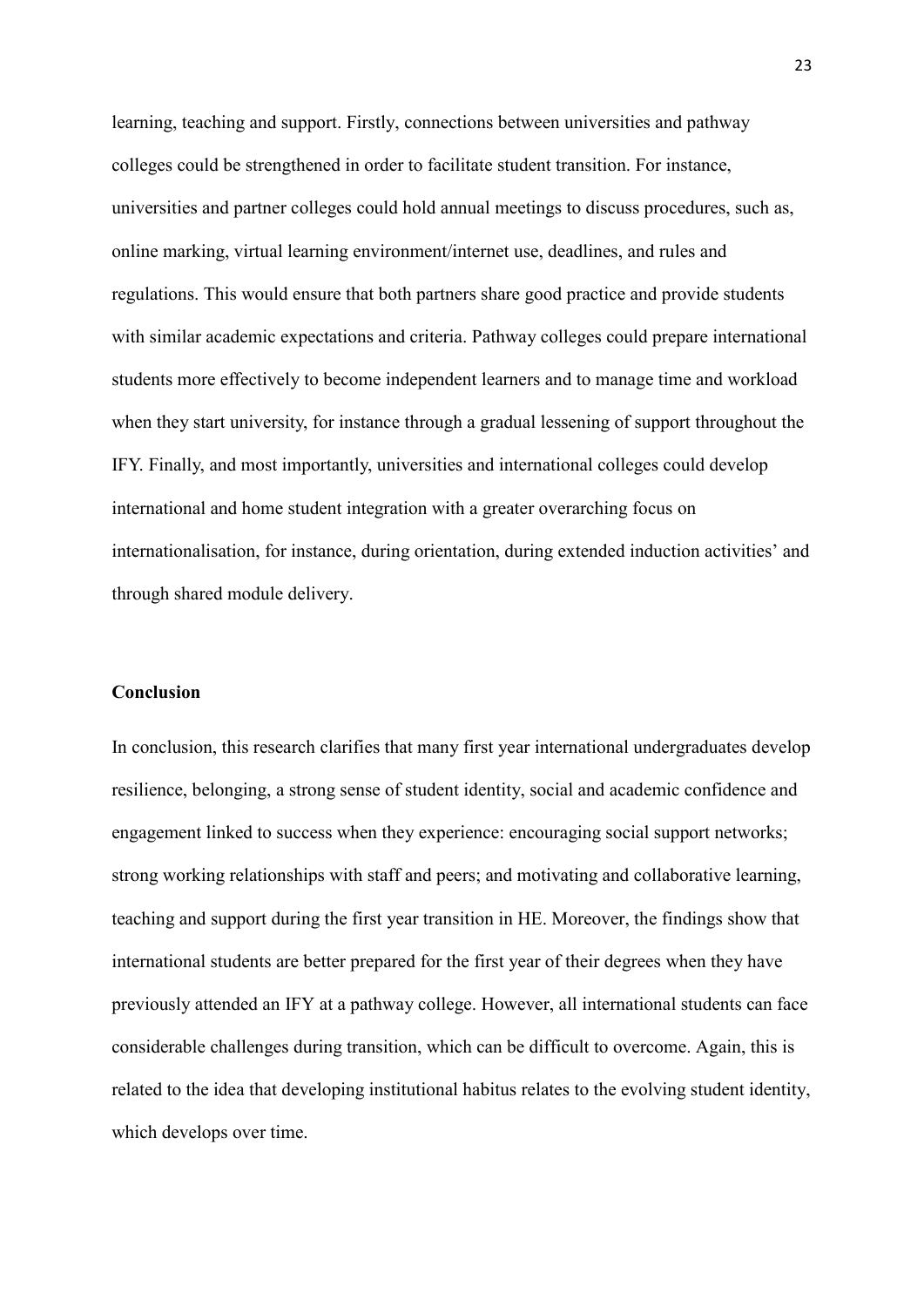In summary, it has been shown that previous IFY participants experienced similar challenges to other international students when starting their degrees, but struggled particularly in relation to adjusting to independent study, larger class sizes and decreased communication with academic staff, as described earlier in this article. Some, but not all, international students, described a need to adjust to new experiences of UK HE learning, to become independent learners, and to reach the required HE level in discipline-specific academic writing. Again, international students are not alone in these challenges, as UK students also face them (Authors, 2012). This highlights ways in which attending an IFY helps to enhance international students' confidence (linked to academic, cultural and social capital) to cope with these issues, particularly as the first year progresses.

It seems possible that a significant transition challenge is faced by all students when starting HE, including UK and international students, that is related to their social and academic integration with other students. It is now crucial for UK and other international universities and partner pathway colleges to work together to enhance existing good practice in learning teaching and support as described above; and within this context, to help counteract divisions between students from different ethnic and national backgrounds. Both partners can achieve this by encouraging student integration in the wider context of internationalisation and social justice, supporting all students to become global citizens in the future.

Word count: 6850

## **Bibliography**

Andrade, M.S. 2006. "International students in English-speaking universities: Adjustment factors." *Journal of Research in International Education* 5 (2): 131-154.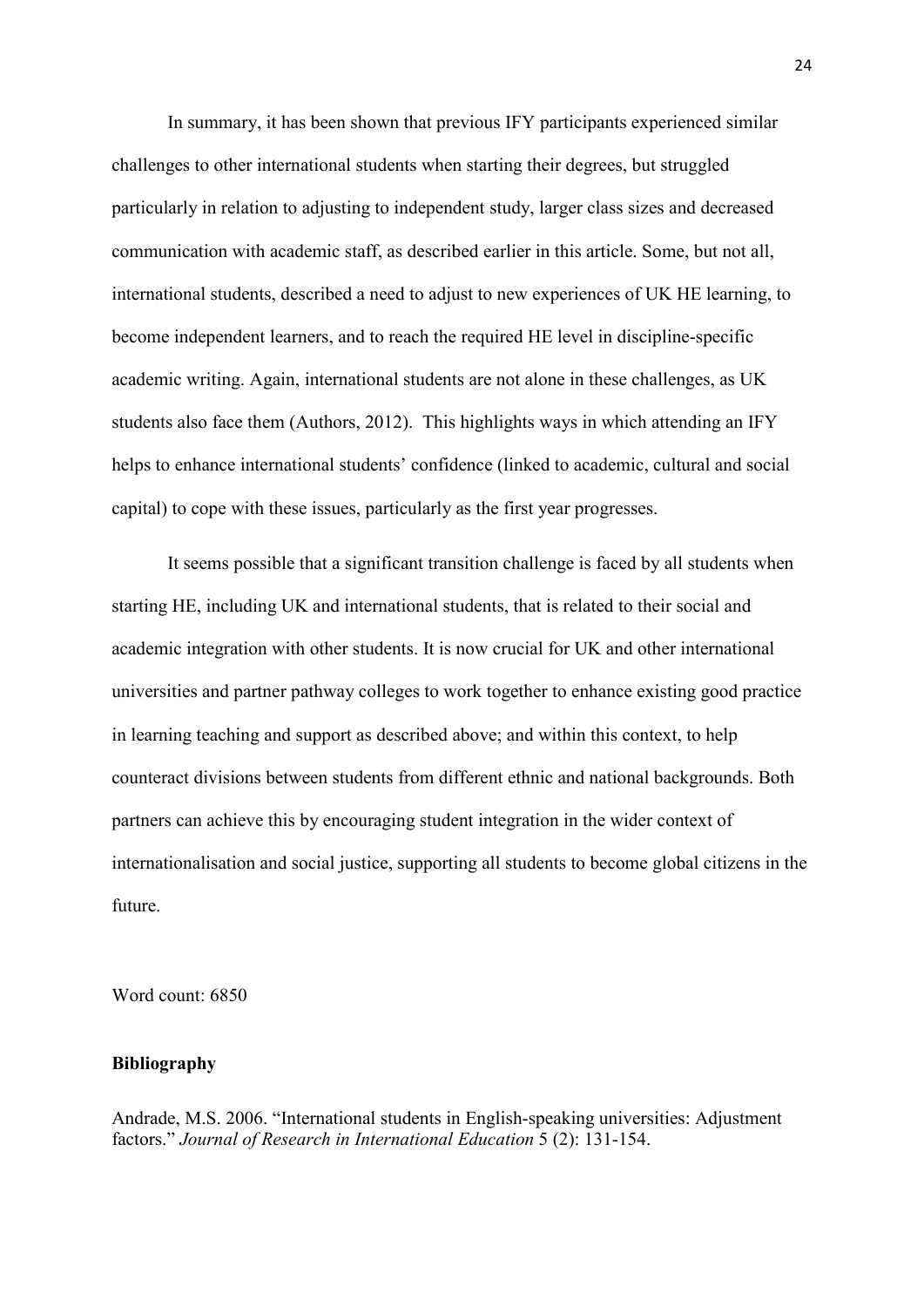Atkinson, W., 2011. From sociological fictions to social fictions: Some Bourdieusian reflections on the concepts of 'institutional habitus' and 'family habitus'. *British Journal of Sociology of Education*, *32*(3), 331-347

Back, L., S. Sinha, and C. Bryan. 2012. "New hierarchies of belonging", *European Journal of Cultural Studies* 15 (2): 139-154.

Bartram, B. 2008. "Supporting international students in higher education: constructions, cultures and clashes." *Teaching in Higher Education*. 13(6): 657-668. DOI: 10.1080/13562510802452384

Bourdieu, P. and J.C. Passeron. 1977. *Reproduction in Education, Society and Culture.*  London and Beverley Hills: Sage Publications.

Bourdieu, P. 1988. *Homo Academicus*. Cambridge: Polity Press.

Bourdieu, P. 2002. "The forms of capital". In *Readings in economic sociology,* edited by N. Biggart. 280-291. Oxford: Blackwell.

Briggs, A.R.J., J. Clark and I. Hall. 2012. "Building bridges: understanding student transition to university." *Quality in Higher Education*. 18 (1): 3-21.

British Future and Universities UK. 2014. *International students and the UK immigration debate*, London: Universities UK Report, 2014.

Gale, T. and S. Parker. 2014. "Navigating Change: a typology of student transition in higher education." *Studies in Higher Education.* 39 (5):734-753.

Green, E. (2013). Research in the New Christian Academies, Perspectives from Bourdieu. *Social Theory and Education Research. London: Routledge*.

Griffiths, S.D, D. Winstanley and Y. Gabriel. 2005. "Learning Shock: The Trauma of Return to Formal Learning." *Management Learning.* 36 (3): 275-297.

Gu, Q., M. Schweisfurth and C. Day. 2009. "Learning and growing in a 'foreign; context: intercultural experiences of International students." *Compare: A Journal of Comparative and International Education.* 40 (1): 7-23.

Higher Education Academy (HEA). 2008. *The first-year experience of higher education in the UK – Final Report*. York: Higher Education Academy

Hurst, E., 2015. 'The thing that kill us': student perspectives on language support in a South African university. *Teaching in Higher Education*, *20*(1), 78-91.

Jones, J. and S. Fleischer. 2012. "Staying on course: factors affecting first year International students' decisions to persist or withdraw from degrees in a post-1992 UK university." *Practice and Evidence of Scholarship of Teaching and Learning in Higher Education*. 7 (1): 21-46.

Jones, J., S. Fleischer and A. McNair. 2015. "The International Foundation Year and Student Transition." Paper presented at the UKCISA annual conference, University of Sussex, Brighton, July 1-3.

Jones, J., S. Fleischer, S., A. McNair and R. Masika. 2017. "Exploring first year international undergraduates' experiences in four disciplines: influences of university and international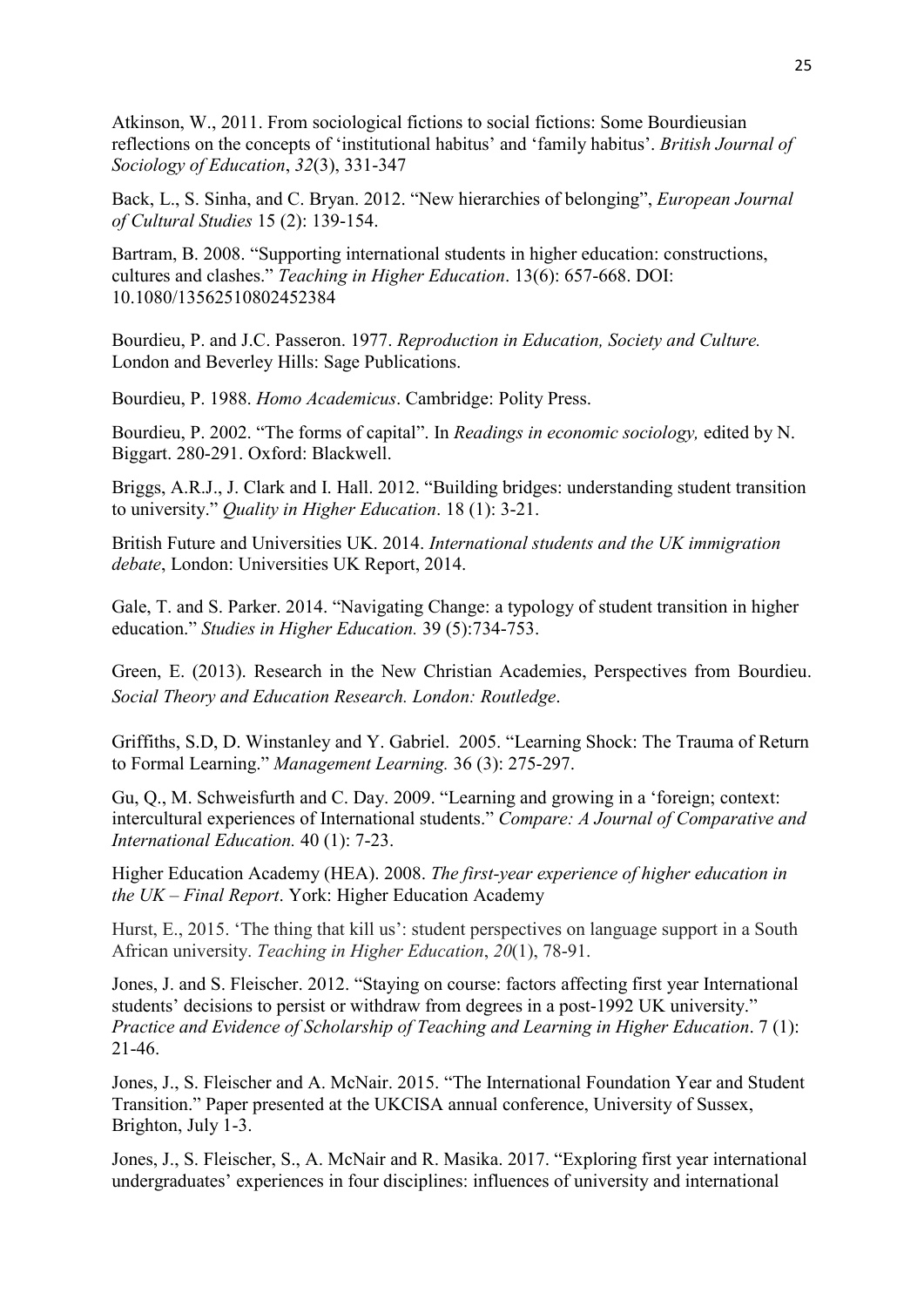partner college pedagogy and support practices." In *Grants Scheme 2015-16: Research into the international student experience in the UK*, United Kingdom Council for International Student Affairs (UKCISA) Combined Report

KAPLAN (KIC). 2013. University of Brighton International College web pages. Accessed April 1 2015. <http://www.kic.org.uk/brighton>

KAPLAN. (KIC). 2016. *University* Performance Data of *Pathway* College Students: *IFY*  Students and their Performance at University Undergraduate (UG) level

Kingston, E and H. Forland. 2008. "Bridging the Gap in Expectations Between International Students and Academic Staff." *Journal of Studies in International Education*. 12(2): 204-221.

Lee, J. 2010. "International students' experiences and attitudes to a US host institution: Selfreports and future recommendations." *Journal of Research in International Education* 9 (1) 66-84.

Leech S., Marshall C.A., Wren G. 2016. Understanding Foundation Year Provision. In: Marshall C., Nolan S., Newton D. (eds) Widening Participation, Higher Education and Non-Traditional Students. Palgrave Macmillan, London, 19-40

Leese, M., 2010. Bridging the gap: supporting student transitions into higher education. *Journal of further and Higher Education*, *34*(2), 239-251.

Legard, R., J. Keegan, J. and K. Ward. 2003. 'In depth Interviews' in J. Ritchie and J. Lewis (ed) *Qualitative Research Practice,* SAGE, London, 2003

Lewis, J. 2003. "Design Issues." In *Qualitative Research Practice,* edited by J. Ritchie and J. Lewis. London: SAGE.

Li, G., W. Chen and J. L. Duanmu. 2010. "Determinants of International Students' Academic Performance." *Journal of Studies in International Education*. 14(1): 389-405.

Masika, R. and J. Jones. 2016. "Building student belonging and engagement: insights into higher education students' experiences of participating and learning together." *Teaching in Higher Education*. 21 (2): 138-150. DOI: 10.1080/13562517.2015.1122585

Matthews, D. 2014. Paths to Profit. In *Times Higher Education* March 20th 2014 [https://www.timeshighereducation.com/features/pathways-to-profit/2012075.article](https://staffmail.brighton.ac.uk/owa/redir.aspx?REF=qB-zN4DTmMfkEhypYfnoDgfHbT5mbstBzdRyeZ490egfk1hHdbrVCAFodHRwczovL3d3dy50aW1lc2hpZ2hlcmVkdWNhdGlvbi5jb20vZmVhdHVyZXMvcGF0aHdheXMtdG8tcHJvZml0LzIwMTIwNzUuYXJ0aWNsZQ..) [last accessed 15 May 2018]

McNorton, H. and S. Cadinot. 2012. "Enhancing the International Foundation Programme student experience: staying ahead of the game." *InForm.* 9 (2012): 5-8.

Morgan, J. 2016. "Indian student numbers continue to fall at UK universities", *Times Higher Education,* January 14.

<https://www.timeshighereducation.com/news/indian-student>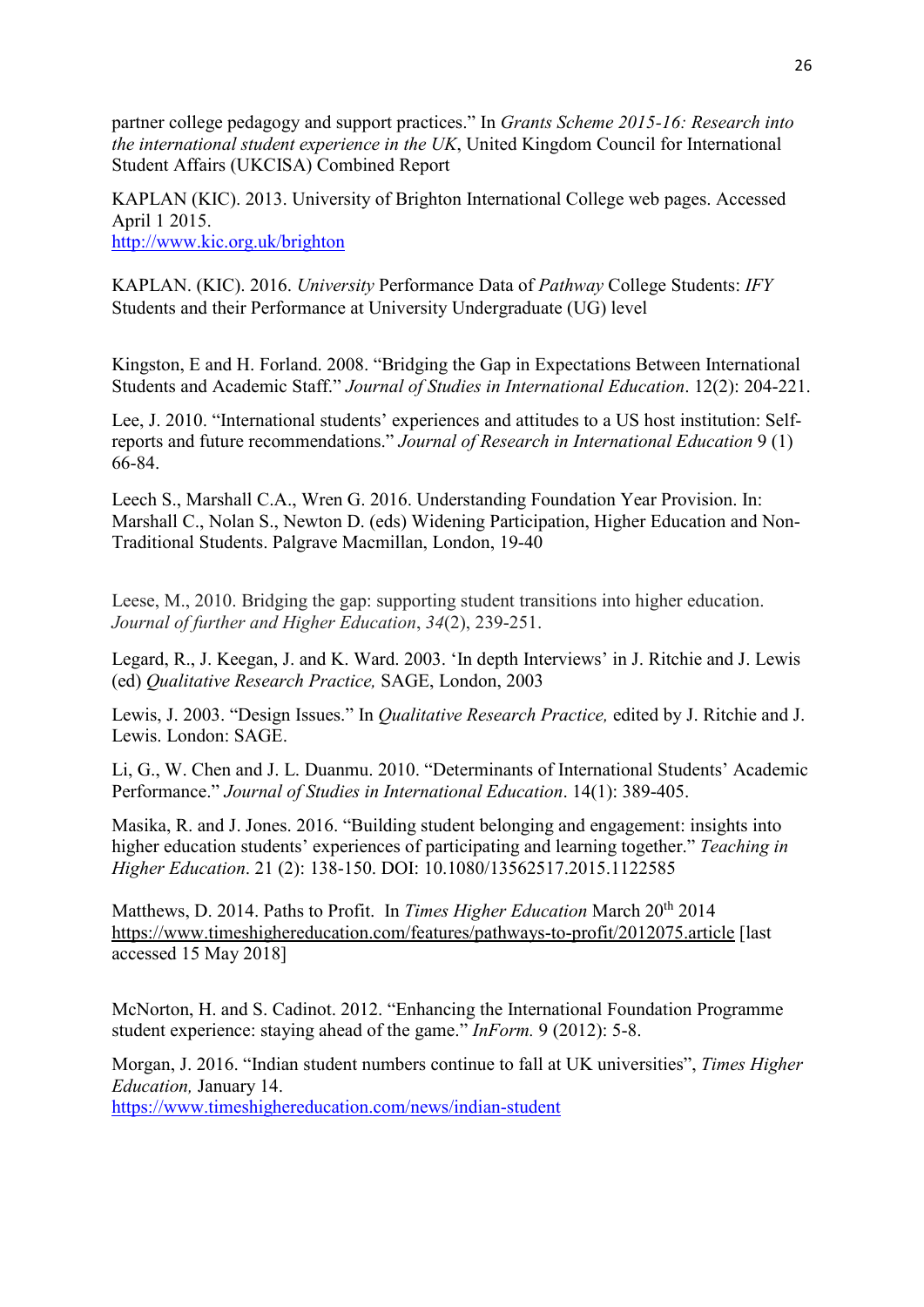Morris, M., C. Murray, and S. Murphy. 2016. "Destination education: Reforming migration policy on international students to grow the UK's vital education exports." *The Independent,* September 6.

<https://www.ippr.org/publications/destination-education>

Newsome, L.K. and P. Cooper. 2016. "International Students' Cultural and Social Experiences in a British University: 'Such a hard life (it) is here'." *Journal of International Students.* 6 (1): 195-215.

Pitman, T. and L. Vidovitch. 2013. "Converting RPL into academic capital: lessons from Australian universities." *International Journal of Lifelong Education.* 32 (4): 501-517.

Quan, R., J. Smailes and W. Fraser. 2013. "The transition experiences of direct entrants from overseas higher education partners into UK universities." *Teaching in Higher Education*. 18 (4): 414-426. DOI: 10.1080/13562517.2012.752729

Ramachandran, N. T. (2011). "Enhancing international students' experiences: An imperative agenda for universities in the UK." *Journal of Research in International Education*. 10(2): 201-220.

Reay, D., Ball, S. and David, M., 2002. 'It's taking me a long time but I'll get there in the end': mature students on access courses and higher education choice. *British educational research journal*, *28*(1), pp.5-19.

Reay, D. 2004. 'It's all becoming a habitus': Beyond the habitual use of habitus in educational research. *British Journal of Sociology of Education* 25, no. 4: 431–44.

Scanlon, L, L. Rowling and Z. Weber. 2007. "You don't have to like an identity…you are just lost in a crowd: Forming a Student Identity in the First-year Transition to University." *Journal of Youth Studies*. 10 (2): 223-24.

Tashakkori, A. and C. Teddlie. 2010. "Putting the Human Back in "Human Research Methodology": The Researcher in Mixed Methods Research." *Journal of Mixed Methods Research.* 4(4): 271-277.

Thomas, L. 2002. "Student retention in higher education: the role of institutional habitus." *Journal of Education Policy.* 17(4): 423-442.

Thomas, L. 2012. *Building student engagement and belonging in higher education at a time of change: final report from the What Works? Student Retention and Success programme. Higher* Education Academy (HEA)

Thomas, K. 2015. Rethinking belonging through Bourdieu, diaspora and the spatial. *Widening Participation and Lifelong Learning*, *17*(1), pp.37-49

Tinto, V. 2003. "Learning better together: The impact of learning communities on student success." *Higher Education Monograph Serie*s. 2003(1): 1-8. Higher Education Program, School of Education, Syracuse University.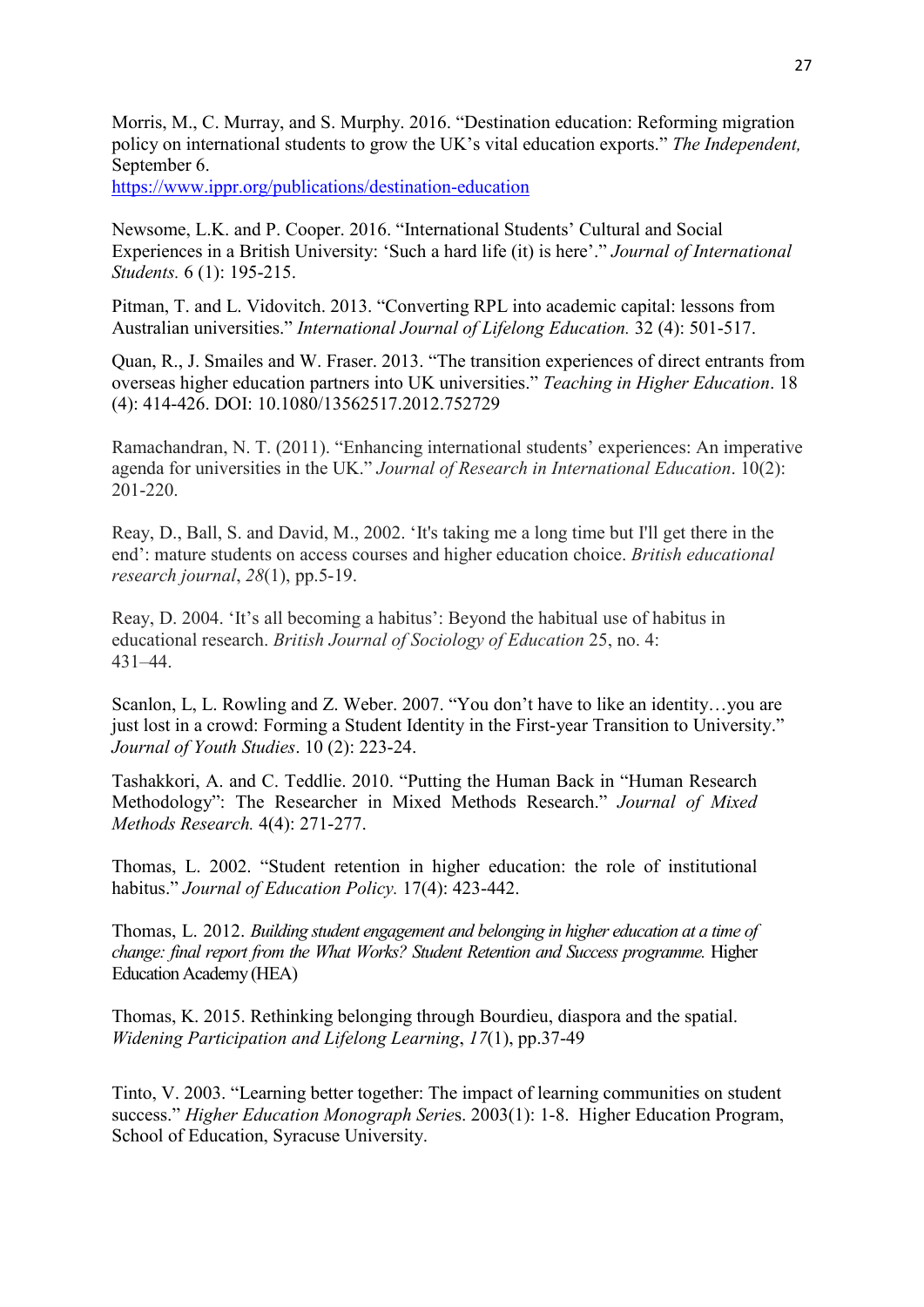Travis, A. and S. Weale. 2016. "Amber Rudd announces crackdown on overseas students and work visas." *The Guardian,* October 4 <https://www.theguardian.com/uk-news/2016/oct/04/>

Trotter, E. and C.A. Roberts. 2006. "Enhancing the early student experience." *Higher Education Research and Development,* 25(4): 371-386.

United Kingdom Government. 1998. "The Data Protection Act." HMSO. [http://www.legislation.gov.uk/ukpga/1998/29/pdfs/ukpga\\_19980029\\_en.pdf](http://www.legislation.gov.uk/ukpga/1998/29/pdfs/ukpga_19980029_en.pdf)

University of Brighton International College (2018), Unpublished Report

Wenger, E. 2009. "A Theory of Learning." In *Contemporary Theories of Learning: Learning Theorists...In Their Own Words* edited by K. Illeris, Chapter 15. Abingdon and New York: Routledge.

Wilcox, P, S. Winn and M. Fyvie-Gauld. 2005. "It was nothing to do with the university, it was just the people': the role of social support in the first-year experience of higher education." *Studies in Higher Education.* 30(6): 707-722.

Zepke, N. and L. Leach. 2005. "Integration and adaptation: Approaches to the student retention and achievement puzzle." *Active Learning in Higher Education.* 6 (1): 46-50.